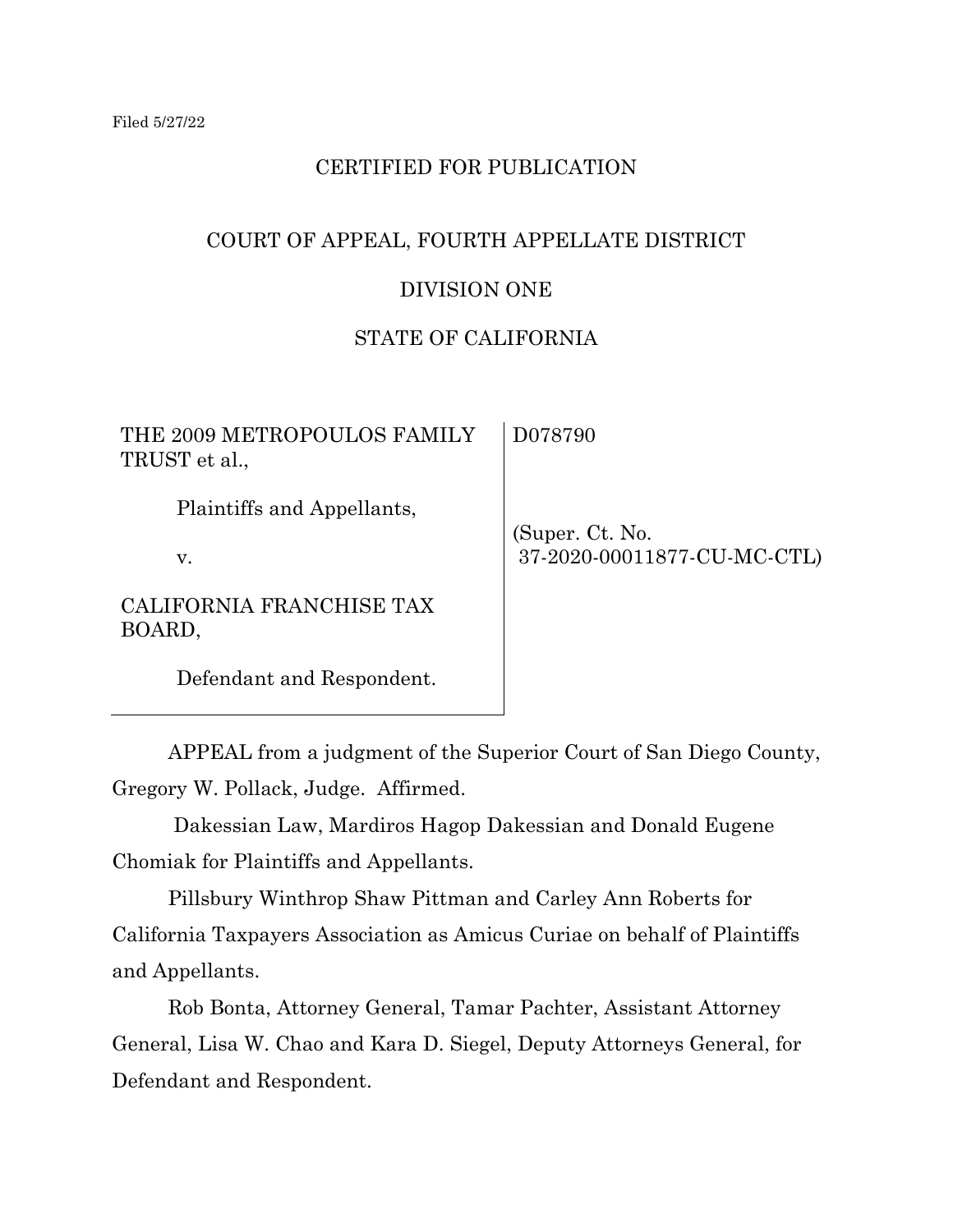Plaintiffs and appellants The 2009 Metropoulos Family Trust, The Evan D. Metropoulos 2009 Trust (the Family Trust and Evan Trust respectively or at times collectively the trusts), and the trusts' trustee, the J.P. Morgan Trust Company of Delaware (the trustee), appeal from a summary judgment entered in favor of the California Franchise Tax Board (FTB) on plaintiffs' complaint seeking a refund of 2014 income taxes. The parties filed cross-motions for summary judgment, with plaintiffs arguing their pro-rata share of income received from an S corporation's November 2014 sale of a wholly-owned subsidiary was not subject to California income tax. The plaintiff trusts, who were shareholders in the S corporation Pabst Corporate Holdings, Inc. (Pabst), argued the income was derived from the sale of intangible property, namely goodwill associated with the subsidiary's business, whose taxation was governed by Revenue & Taxation Code section 17952 and its corresponding regulation (Cal. Code Regs., tit. 18, § 17952).1 The trial court denied plaintiffs' motion and granted the FTB's, ruling (1) because the S corporation had characterized the income as business income on its return, the trusts were bound to treat their respective shares of that income the same way on their federal and California tax returns; and (2) even if section 17952 applied, the trusts' income would still be taxable since the S corporation's corporate headquarters were in California, the underlying businesses based marketing and sales departments in California, and the S

<sup>1</sup> Undesignated statutory references are to the Revenue & Taxation Code. Undesignated regulation references are to title 18 of the California Code of Regulations. As set out more fully below, section 17952 exempts from a nonresident's taxable California income any income from intangible property unless that property has acquired a "business situs" in this state or the "nonresident buys or sells such property in this state . . . so regularly, systematically, and continuously as to constitute doing business in this state."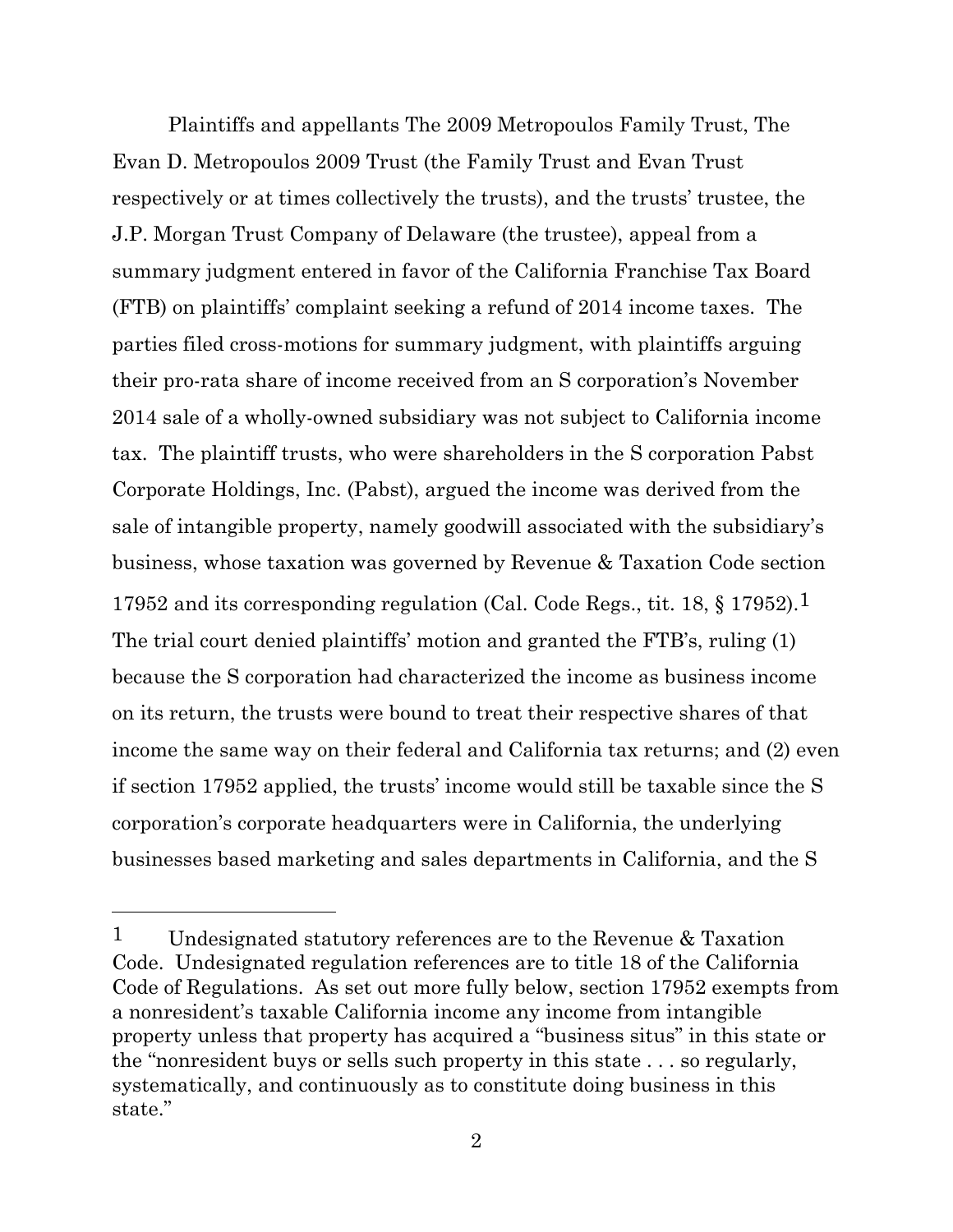corporation localized the goodwill in connection with its California business, giving the goodwill a "business situs" in this state.

Arguing the matter involves strictly a question of statutory interpretation, plaintiffs contend the trusts are not taxed on income earned from the sale of the intangible goodwill. They maintain the character of the goodwill income is determined under the Personal Income Tax Law (§ 17001 et seq.), not as business income under the Corporation Tax Law (§ 23001 et seq.), which are assertedly independent of one another and have different sourcing schemes. According to plaintiffs, a single item of income can have different characterizations under the two schemes, and here, it is business income under the Corporation Tax Law and income from intangible property that under section 17952 of the Personal Income Tax Law is not sourced to California. They further contend the goodwill does not have a business situs in California within the meaning of section 17952 so as to render the income taxable.

We hold that the nonresident trust shareholders of Pabst, a unitary multistate S corporation, are taxed on their pass-through pro rata share of the gain, which is business income sourced to California under the Uniform Division of Income for Tax Purposes Act (UDITPA or the Uniform Act; § 25120 et seq.). Our conclusion would not change even if the income could be characterized as from intangible goodwill within the meaning of section 17952, because we agree the goodwill acquired a business situs here, subjecting it to taxation in this state. We affirm the judgment.

### FACTUAL AND PROCEDURAL BACKGROUND

Many of the key background facts are undisputed. We state them from the parties' respective separate statements and the undisputed evidence in the record, viewing other facts in the light most favorable to plaintiffs. (See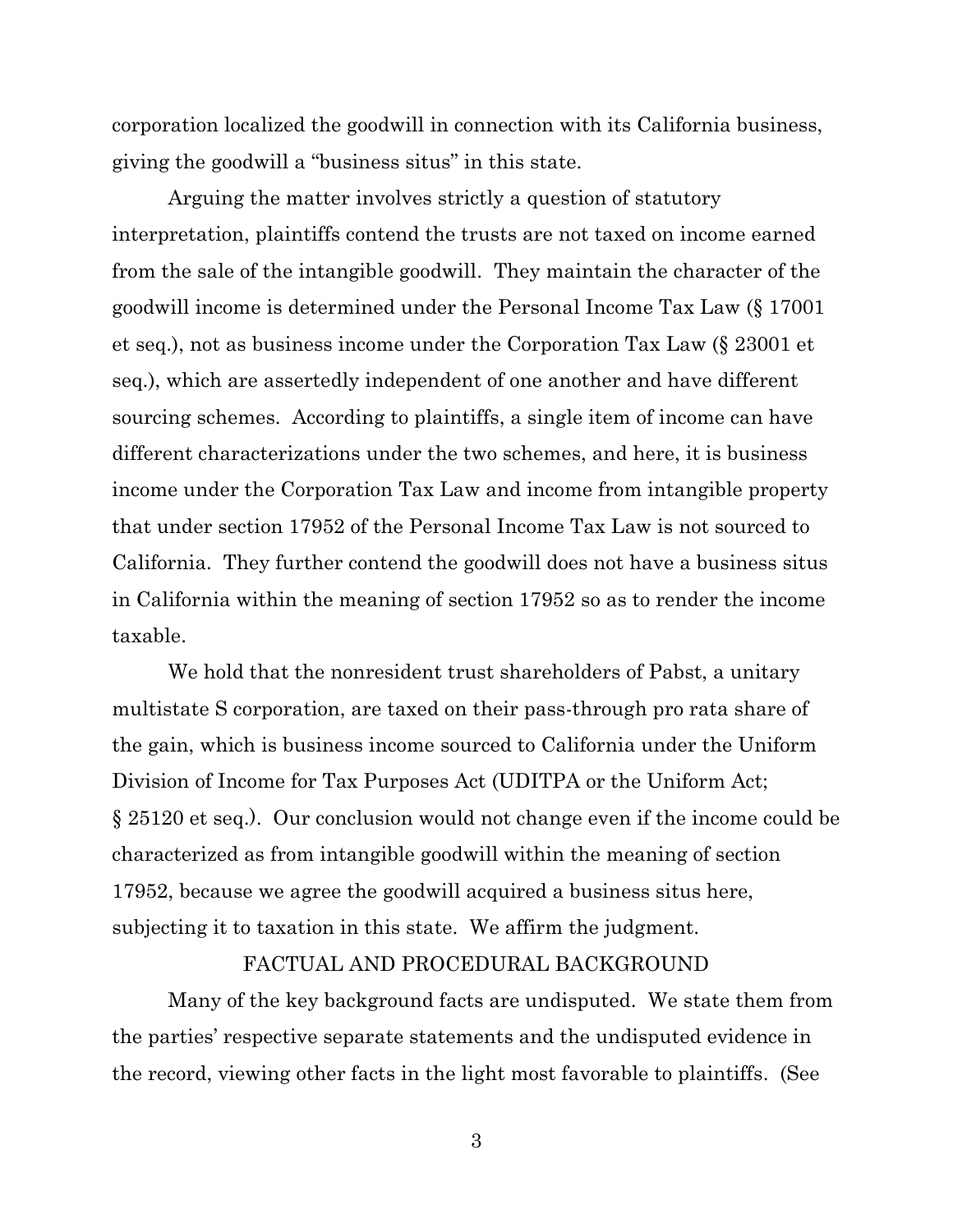*B.H. v. County of San Bernardino* (2015) 62 Cal.4th 168, 178; *County of San Diego v. Superior Court* (2015) 242 Cal.App.4th 460, 467.)

In 2014, the Family Trust and the Evan Trust were respectively 20 percent and 39.5 percent shareholders of Pabst, a Delaware subchapter S corporation based in Connecticut. Pabst Holdings, Inc. is a wholly owned subsidiary of Pabst, and Pabst Brewing, as well as Falstaff Brewing Corporation, are wholly owned by Pabst Holdings, Inc. Pabst did business in California as Pabst Brewing. Pabst and its subsidiaries are what is termed a "unitary" business.2

In November 2014, Pabst sold Pabst Holdings, Inc. in a transaction that Pabst treated for tax purposes as an asset sale under the Internal Revenue Code. The sale resulted in a long-term capital gain that Pabst reported as apportionable business income on its 2014 corporate tax return. Pabst allocated 6.6 percent of that income to the State of California. The return identified over 99 percent of the long-term capital gain as from the sale of "brand [and] intangibles." (Capitalization omitted.)

As Pabst shareholders, the Family Trust and Evan Trust each received a California Schedule K-1 form for tax year 2014, listing their respective distributive shares of income from Pabst for that year. The trustee reported

<sup>&</sup>lt;sup>2</sup> "<sup>"</sup>A unitary business is generally defined as two or more business entities that are commonly owned and integrated in a way that transfers value among the affiliated entities.'" (*Microsoft Corp. v. Franchise Tax Bd.*) (2006) 39 Cal.4th 750, 756, fn. 3; see also *Jim Beam Brands Co. v. Franchise Tax Bd.* (2005) 133 Cal.App.4th 514, 519, fn. 1.) Such a business "receives income 'from or attributable to sources both within and without the state . . . .' " (*Apple*, *Inc. v. Franchise Tax Bd.* (2011) 199 Cal.App.4th 1, 9, quoting § 25101.) "[S]trong centralized management is important to the unitary business concept." (*Tenneco West*, *Inc. v. Franchise Tax Bd.* (1991) 234 Cal.App.3d 1510, 1526.)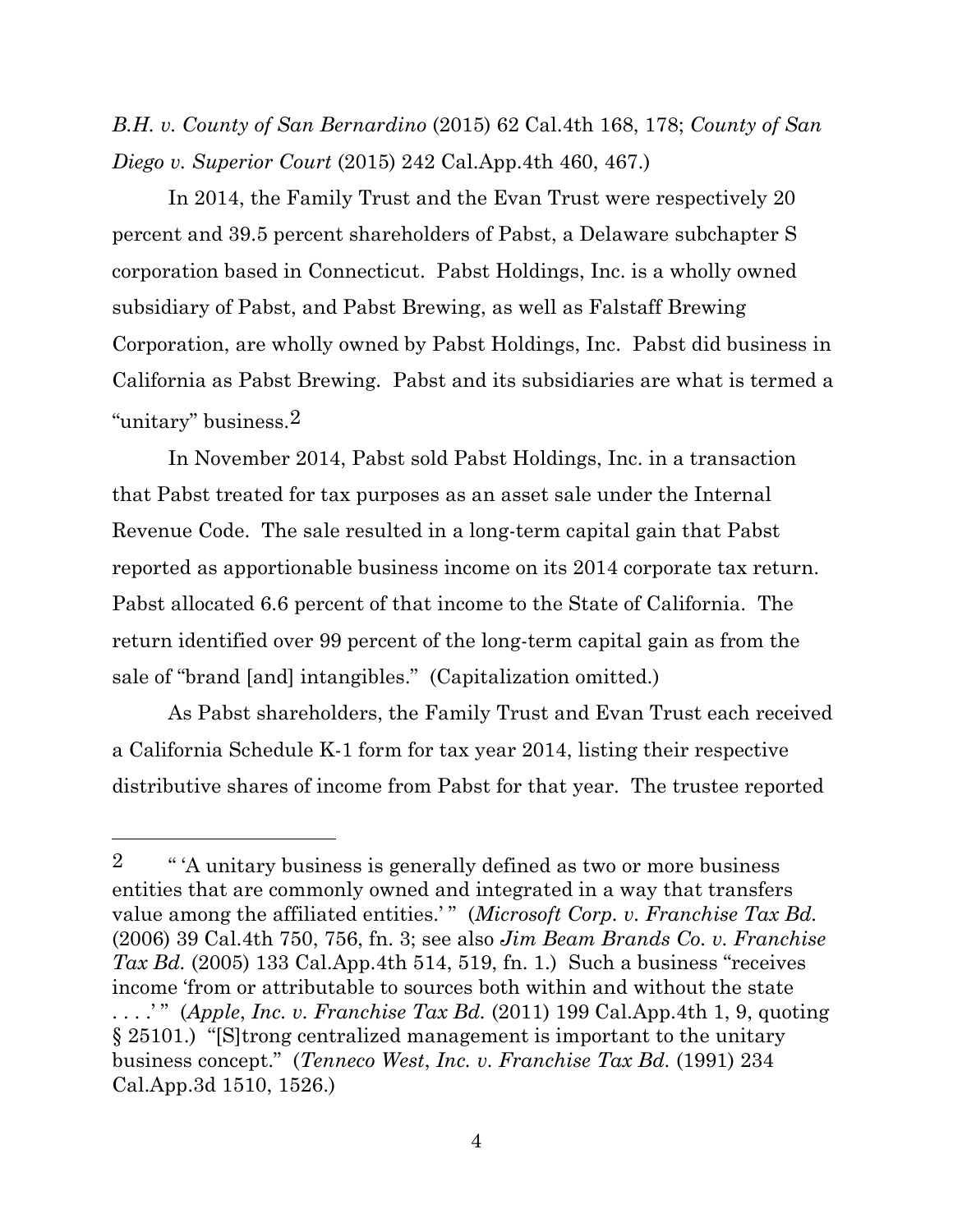the income as apportionable to California on the trusts' respective 2014 California Form 541 fiduciary income tax returns. The Family Trust and Evan Trust respectively paid \$1,202,841 and \$2,375,612 in taxes on the income received from the sale.

In June 2016, the trustee filed amended 2014 tax returns on behalf of the trusts, seeking refunds of the amounts paid. The FTB issued proposed denials of the requests in May 2017. The trusts then appealed the denials to the now Office of Tax Appeals.

Following a hearing on the matter, the Office of Tax Appeals issued a decision upholding the FTB's decision to deny the refunds. (*Appeals of Metropoulos Family Trust* (Cal. OTA, Nov. 7, 2019, Nos. 18010012, 180100013) 2019 WL 7565283.) Two of the three administrative law judges reasoned that regulation 17951-4 contained "an explicit set of instructions" requiring business income be apportioned at the S corporation level, then geographically sourced to California under regulation 17951-4(d) for multistate unitary S corporations.

In March 2020, the trustee and trusts filed this action against the FTB for a refund of the over \$3.6 million in taxes they paid.<sup>3</sup> They alleged none of the income at issue was taxable under California law because the trusts were nonresidents: neither had a California resident fiduciary or California resident noncontingent beneficiaries at any relevant time. Alternatively, they alleged the income was not taxable even under the theory that the trusts' income was derived from California sources. In part, they alleged that Pabst realized capital gains from the sale of intangible personal property—

<sup>3</sup> Plaintiffs acknowledge the trusts have no capacity to sue, be sued, or defend an action, but state they all brought the action in the event the FTB asserted either the trusts or the trustee lacked standing.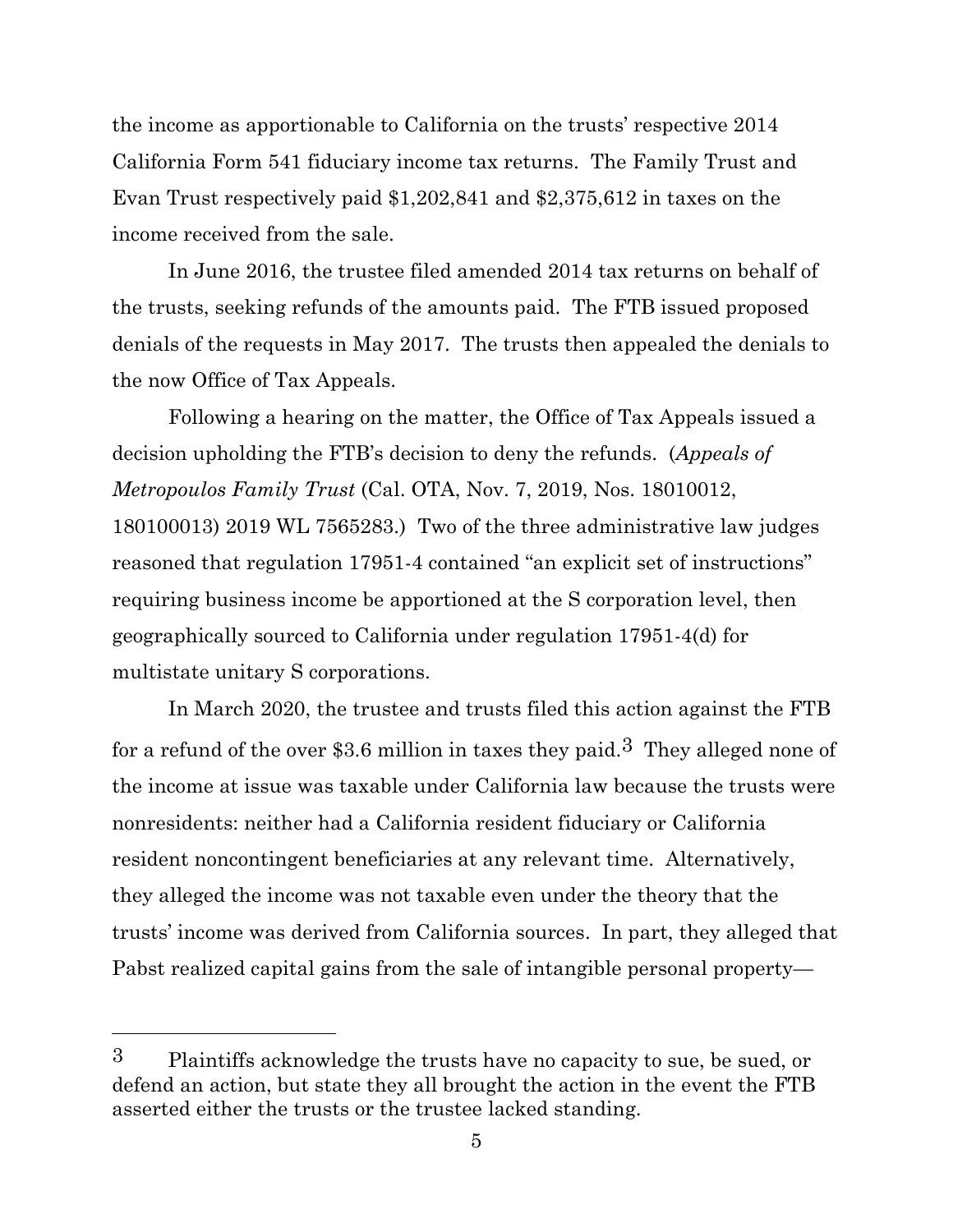goodwill—and under S corporation pass-through rules (the so-called "conduit rule"), the trusts' pro rata share of that income was likewise realized from goodwill. They alleged that under section 17952 and this court's decision in *Valentino v. Franchise Tax Bd.* (2001) 87 Cal.App.4th 1284 (*Valentino*), that income was sourced for California income tax purposes to the nonresident trusts' out-of-state residence, and did not fall within the "business situs" exception to that rule so as to render it taxable here.

Plaintiffs and the FTB separately moved for summary judgment. Plaintiffs argued the nonresident trusts were only taxed on their California source income, and there was no dispute over 99 percent of the sale income was derived from intangible goodwill governed by section 17952, providing that income from intangible personal property is " 'not income from sources within this state . . . . " Plaintiffs argued the goodwill did not acquire a business situs within the meaning of that statute because the trusts "did not possess or control the intangibles, or employ them in California in any localized manner."

The FTB did not dispute for purposes of its motion the nonresident status of the trusts. It argued that operation of the conduit rule meant that the trusts' income from the subsidiary's sale was business income because Pabst had characterized the income as apportionable business income on its tax return. That business income, the FTB argued, was taxed under section 17951 and corresponding regulation 17951-4. The FTB argued section 17952 did not apply to business income even if the business income was derived from intangible property, but if it did apply, the gain was taxable because the goodwill was used to do business in California. The FTB argued that the goodwill's business situs was determined with reference to the business—the operation of subsidiaries by the S corporation Pabst—not by the actions of the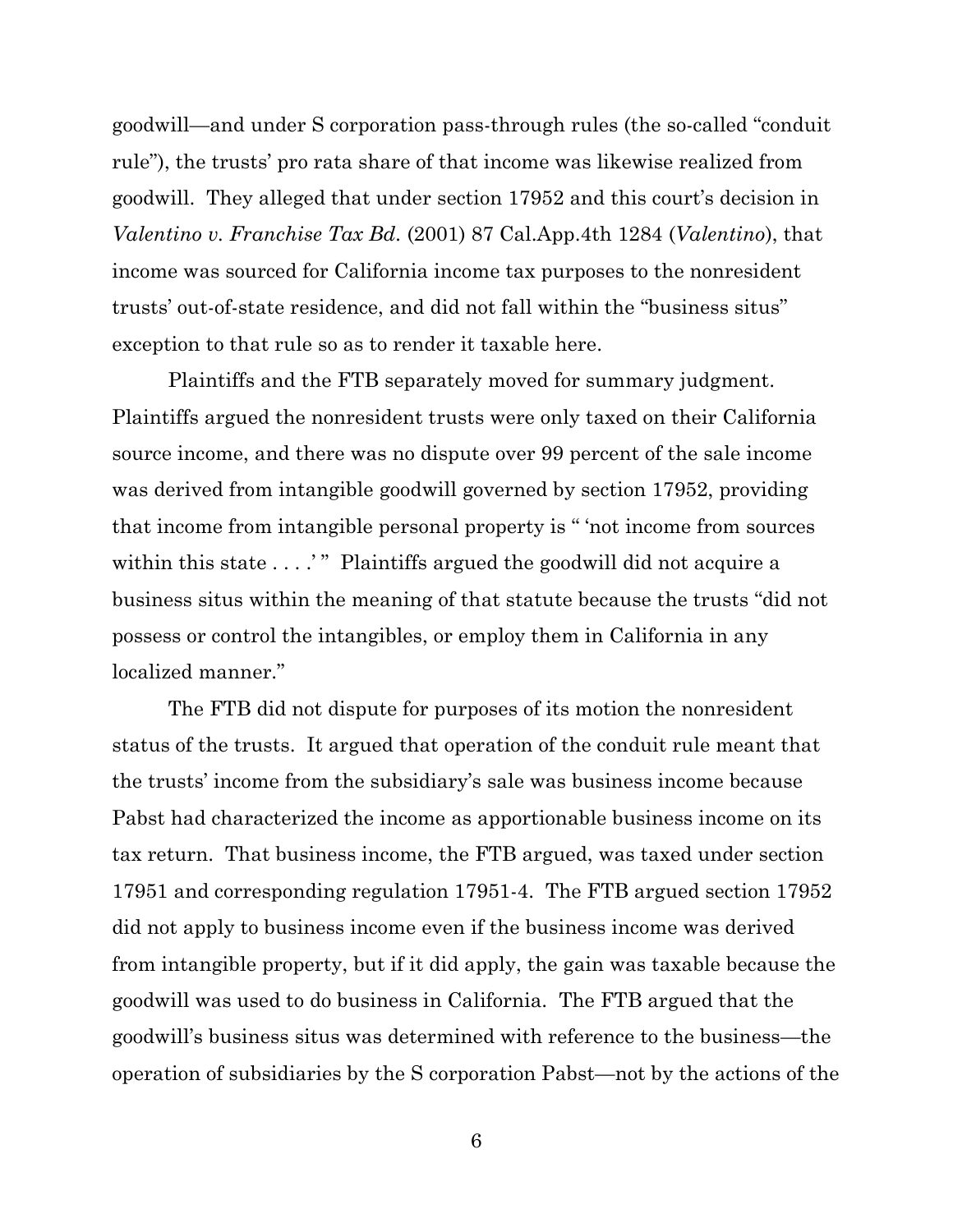trusts. Because Pabst had allocated 6.6 percent of its 2014 income to California operations, at least that much of the subsidiary's goodwill was " 'localized in connection with a business . . . in this State so that its substantial use and value attach to and become an asset of the business . . . in this State" within the meaning of regulation 17952(c).

The trial court denied plaintiffs' motion and granted the FTB's.<sup>4</sup> It ruled that S corporation shareholders are bound by however an S corporation chooses to characterize and allocate its income for tax purposes, and noted that tax regulations provided that business income is apportioned at the S corporation level, not the shareholder level. According to the court, because Pabst characterized the income at issue as business income, the trusts were bound to treat their respective shares of that income in the same way on their federal and California tax returns. The court ruled that the nonresident income was still taxable even assuming section 17952 applied because the goodwill acquired a business situs in California: "[T]here is evidence indicating that [Pabst] localized the goodwill in connection with its California business. Notably the [Metropoulos] family relocated its corporate headquarters to Los Angeles. In addition, the marketing and sales departments of Pabst Brewing and Falstaff Brewing were based in Los Angeles." It ruled that neither the applicable law nor *Valentino*, *supra*, 87 Cal.App.4th 1284 supported the trusts' contention that the court was to look to the trusts' use (or nonuse) of the goodwill to determine whether it had a business situs.

Plaintiffs appeal from the ensuing judgment in the FTB's favor.

 $\frac{4}{10}$  In doing so, the court granted the parties' requests for judicial notice and overruled their objections. Plaintiffs do not raise any evidentiary issues on appeal, so we may consider the matters judicially noticed and other evidence submitted by the parties.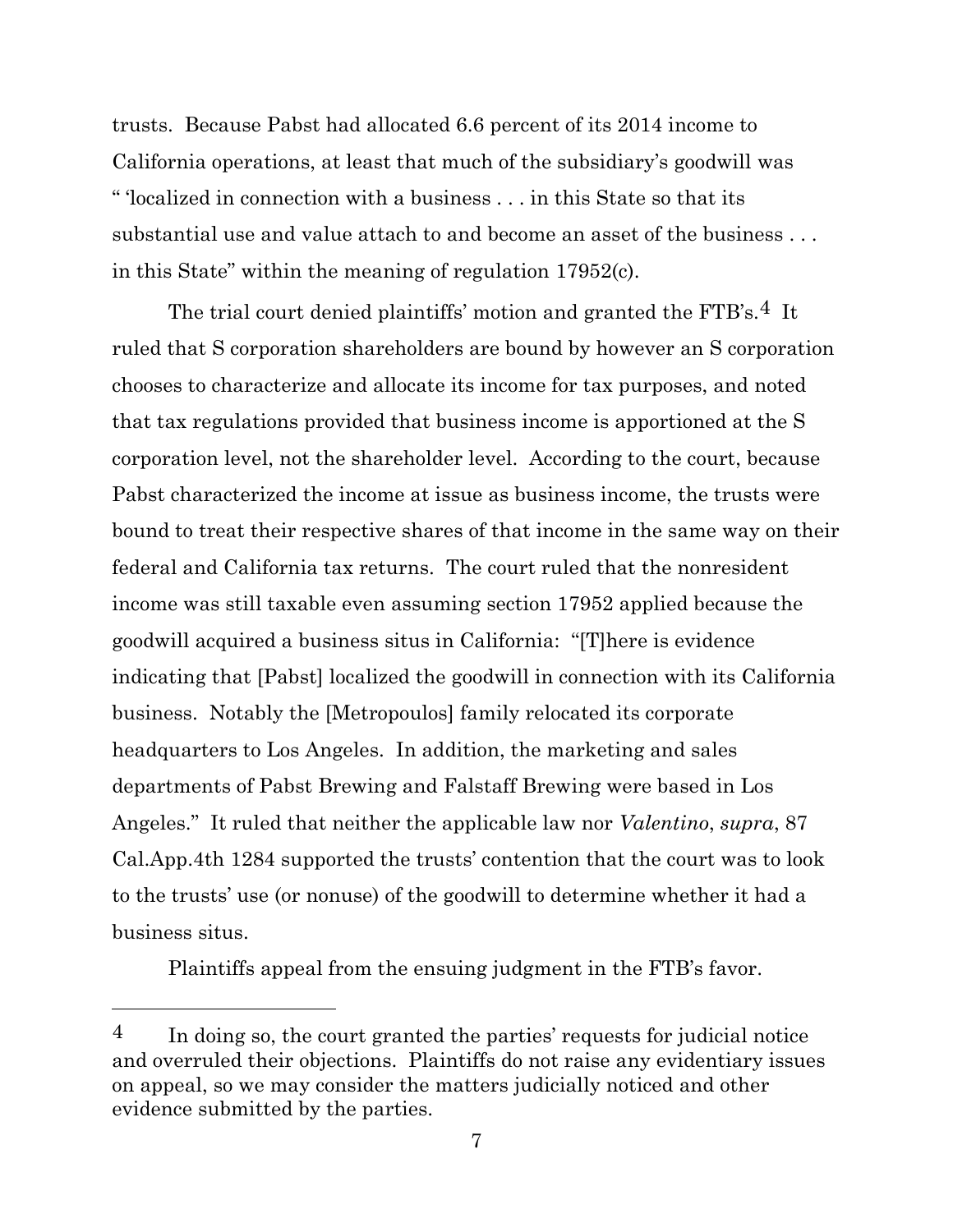#### DISCUSSION

#### I. *Standard of Review*

On review of a summary judgment, we " 'take the facts from the record that was before the trial court when it ruled on that motion. [Citation.] " 'we review the trial court's decision de novo, considering all the evidence set forth in the moving and opposing papers except that to which objections were made and sustained.'" [Citation.] We liberally construe the evidence in support of the party opposing summary judgment and resolve doubts concerning the evidence in favor of that party.'" (*Gonzalez v. Mathis* (2021) 12 Cal.5th 29, 39; *Steuer v. Franchise Tax Bd.* (2020) 51 Cal.App.5th 417, 424; *Swart Enterprises*, *Inc. v. Franchise Tax Bd.* (2017) 7 Cal.App.5th 497, 503.) The court does not weigh the plaintiffs' evidence or inferences against the defendant's evidence, but instead considers whether the evidence creates a triable issue of fact. (*Aguilar v. Atlantic Richfield Co.* (2001) 25 Cal.4th 826, 856; *Andrews v. Foster Wheeler LLC* (2006) 138 Cal.App.4th 96, 113.)

Interpretation and application of tax statutes to uncontradicted facts presents a pure question of law that we review de novo. (*Steuer v. Franchise Tax Bd.*, *supra*, 51 Cal.App.5th at p. 423; *Swart Enterprises*, *Inc. v. Franchise Tax Bd.*, *supra*, 7 Cal.App.5th at p. 503.) We are not bound to accept the trial court's findings. (*Steuer*, at p. 423.) In interpreting a statutory scheme, we must ascertain the Legislature's intent so as to effectuate the purpose of the law. "To do so, we look first to the words of the statute itself, endeavoring to accord them their usual and ordinary meaning. We construe the language in the context of the statutory framework as a whole, always mindful of the policies and purposes underlying the enactment and endeavoring to read the language so as to conform to its spirit." (*Valentino*, *supra*, 87 Cal.App.4th at p. 1290, fn. 3; see *Younger v. Superior Court* (1978) 21 Cal.3d 102, 113 [" ' "It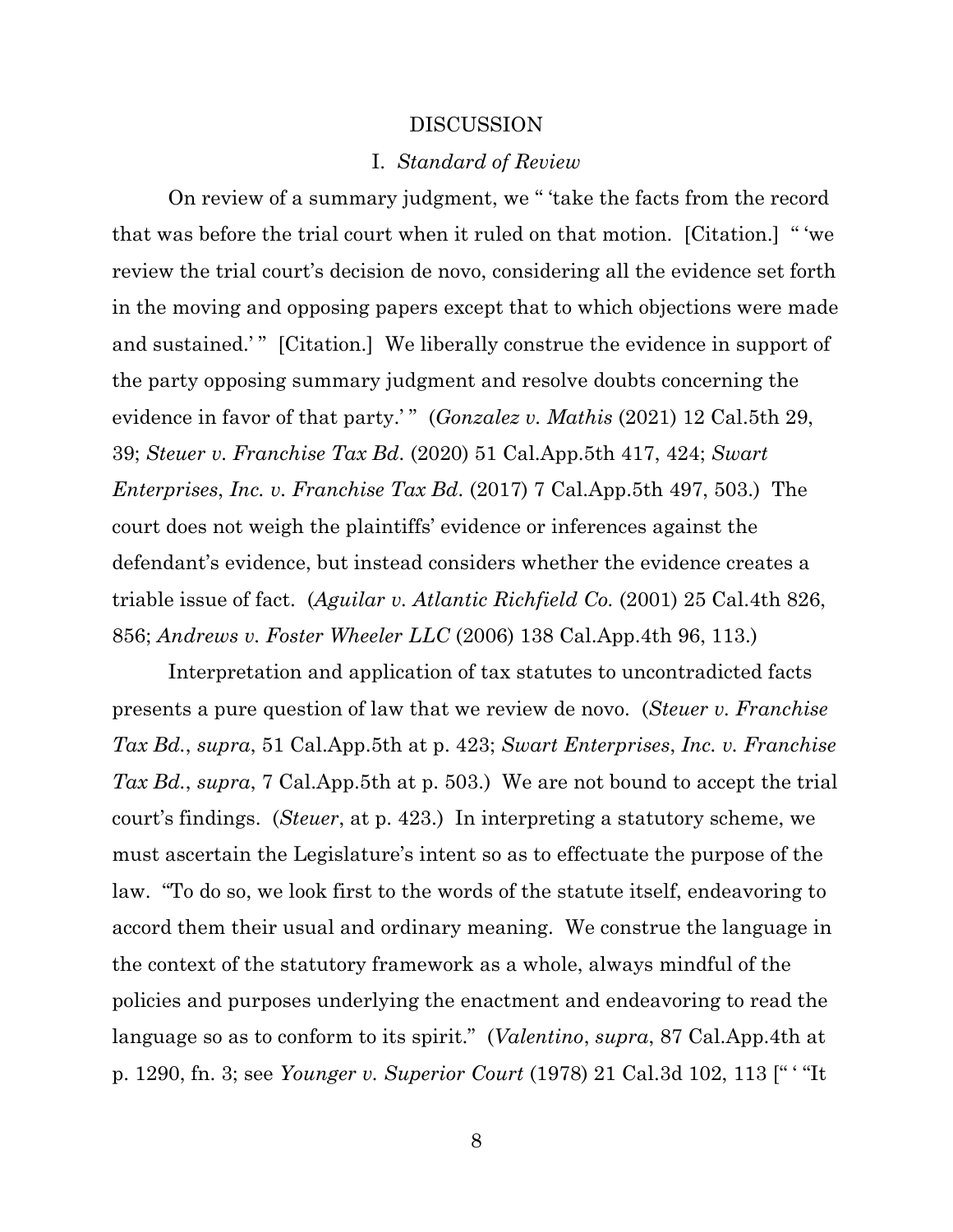is a settled principle of statutory interpretation that language of a statute should not be given a literal meaning if doing so would result in absurd consequences which the Legislature did not intend" ' "].)

As to tax statutes, courts " 'may not extend their provisions, by implication, beyond the clear import of the language used . . . .' " (*926 North Ardmore Ave.*, *LLC v. County of Los Angeles* (2017) 3 Cal.5th 319, 328.) To the extent a tax statute is unclear, it should be construed to favor the taxpayer. (*Ibid*.; *Microsoft Corp. v. Franchise Tax Bd.*, *supra*, 39 Cal.4th at p. 759; *California Motor Transp. Co. v. State Board of Equal.* (1947) 31 Cal.2d 217, 223-224.) But laws creating tax exemptions must be strictly construed against the taxpayer. (*Miller v. McColgan* (1941) 17 Cal.2d 432, 441-442.) When applying tax laws, courts look to realities; the nature of the transaction or actual rights and benefits, not labels. (*Microsoft Corp.,* at pp. 760-761.) "For purposes of taxation, what matters is substance, not form. 'In applying this doctrine of substance over form, the [United States Supreme] Court has looked to the economic realities of a transaction rather than to the particular form the parties employed.'" (*Id.* at p. 760.) Though courts bear ultimate responsibility for construing statutes (*Citicorp North America, Inc. v. Franchise Tax Bd.* (2000) 83 Cal.App.4th 1403, 1418), we accord great weight to the administrative construction of tax statutes. (*Hoechst Celanese Corp. v. Franchise Tax Bd.* (2001) 25 Cal.4th 508, 524-525 (*Hoechst Celanese*); *Jim Beam Brands Co. v. Franchise Tax Bd.*, *supra*, 133 Cal.App.4th at p. 521; *Wilson v. Franchise Tax Bd.* (1993) 20 Cal.App.4th 1441, 1450.)

### II. *Corporate Taxation of Unitary Businesses*

A discussion of the Uniform Act is necessary to address the arguments made by the parties and amicus. The law has been addressed in depth by our state's high court. (*The Gillette Co. v. Franchise Tax Bd.* (2015) 62 Cal.4th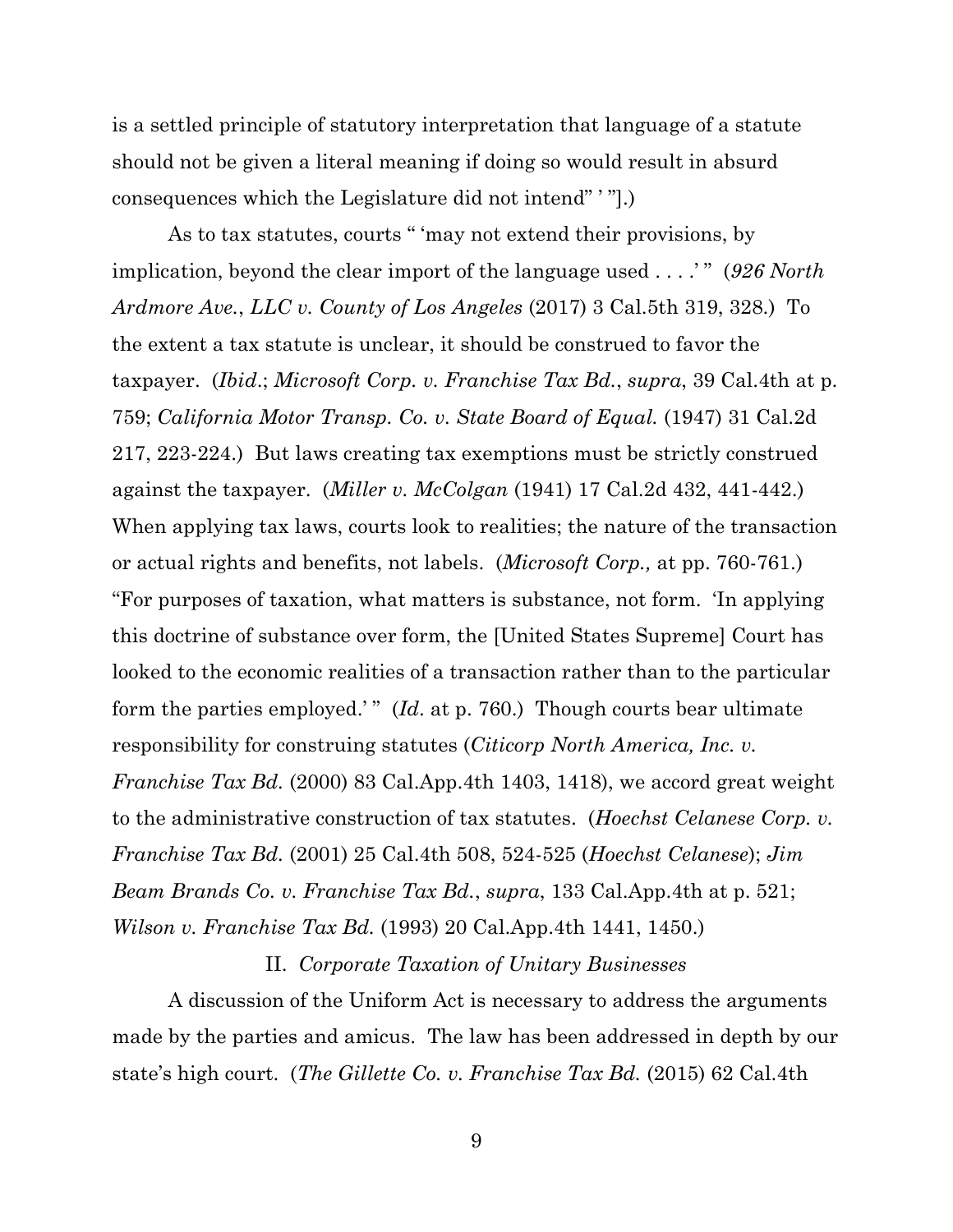468; *Microsoft Corp. v. Franchise Tax Bd., supra,* 39 Cal.4th 750; *General Motors Corp. v. Franchise Tax Bd*. (2006) 39 Cal.4th 773; *Hoechst Celanese*, *supra*, 25 Cal.4th 508.) The Uniform Act, codified in California in 1966 (*Gillette Co*., *supra*, at p. 473), establishes rules governing the fair assessment of corporate taxes on unitary businesses operating in more than one state, as the parties concede Pabst is here. (*Microsoft Corp.*, at pp. 754- 756; see also *Apple*, *Inc. v. Franchise Tax Bd.*, *supra*, 199 Cal.App.4th at pp. 8-10; *Bunzl Distribution USA, Inc. v. Franchise Tax Bd.* (2018) 27 Cal.App.5th 986, 990-991.) Under the Uniform Act, corporate income is divided into two categories based on the corporation's activities: business income, which is apportioned to each state via a formula, and nonbusiness income, which is generally allocated directly to the taxpayers' commercial domicile. (*Microsoft Corp.*, at p. 756; *Hoechst Celanese*, *supra*, 25 Cal.4th at pp. 518-519 ["nonbusiness income is generally 'allocated in full to the state in which the taxpayer is domiciled' "]; see *Container Corp. of America v. Franchise Tax Bd.* (1983) 463 U.S. 159, 165 [discussing rationale of unitary business principle to multistate businesses]; *Harley-Davidson*, *Inc. v.*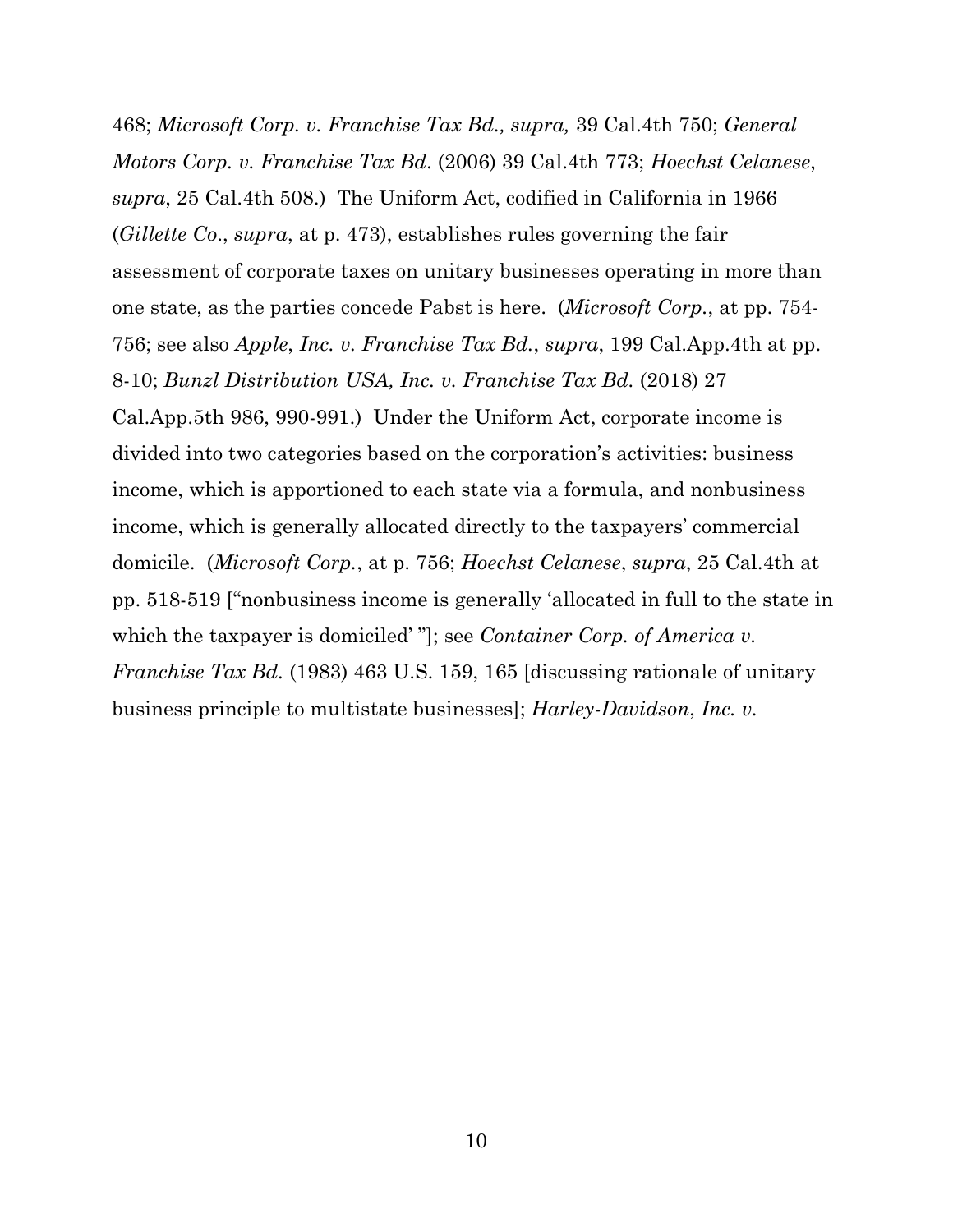*Franchise Tax Bd.* (2018) 27 Cal.App.5th 245, 251-252 [same].)<sup>5</sup> The

Corporation Tax Law defines business income as

" ' "income arising from transactions and activity in the regular course of the taxpayer's trade or business and includes income from tangible and intangible property if the acquisition, management, and disposition of the property constitute integral parts of the taxpayer's regular trade or business operations.' [Citation.] ' "Nonbusiness income" means all income other than business income.' " (*Hoechst Celanese*, at p. 518, quoting § 25120, subds. (a), (d).) Tax treatment of corporate income thus depends on its classification as business or nonbusiness income. (*Id*. at p. 519.)

Corporate income from either tangible or intangible property can become business income under a "transactional test," which focuses on the income-producing transactions or activity, or a "functional test," focusing on the income-producing property. (*Hoechst Celanese*, *supra*, 25 Cal.4th at pp. 526-527.) For the latter test, the "critical inquiry" is the nature of the relationship between this property and the taxpayer's business operations.

 $5$  "[T] he unitary business rule is a recognition of two imperatives: the States' wide authority to devise formulae for an accurate assessment of a corporation's intrastate value or income; and the necessary limit on the States' authority to tax value or income that cannot in fairness be attributed to the taxpayer's activities within the State." (*Allied-Signal*, *Inc. v. Director, Div. of Taxation* (1992) 504 U.S. 768, 780.) In *Hoechst Celanese*, *supra*, 25 Cal.4th 508, the court explained that under the unitary business formula apportionment method, a state " 'calculates the local tax base by first defining the scope of the "unitary business" of which the taxed enterprise's activities in the taxing jurisdiction form one part, and then apportioning the total income of that "unitary business" between the taxing jurisdiction and the rest of the world on the basis of a formula taking into account objective measures of the corporation's activities within and without the jurisdiction.' " (*Id*. at p. 517.)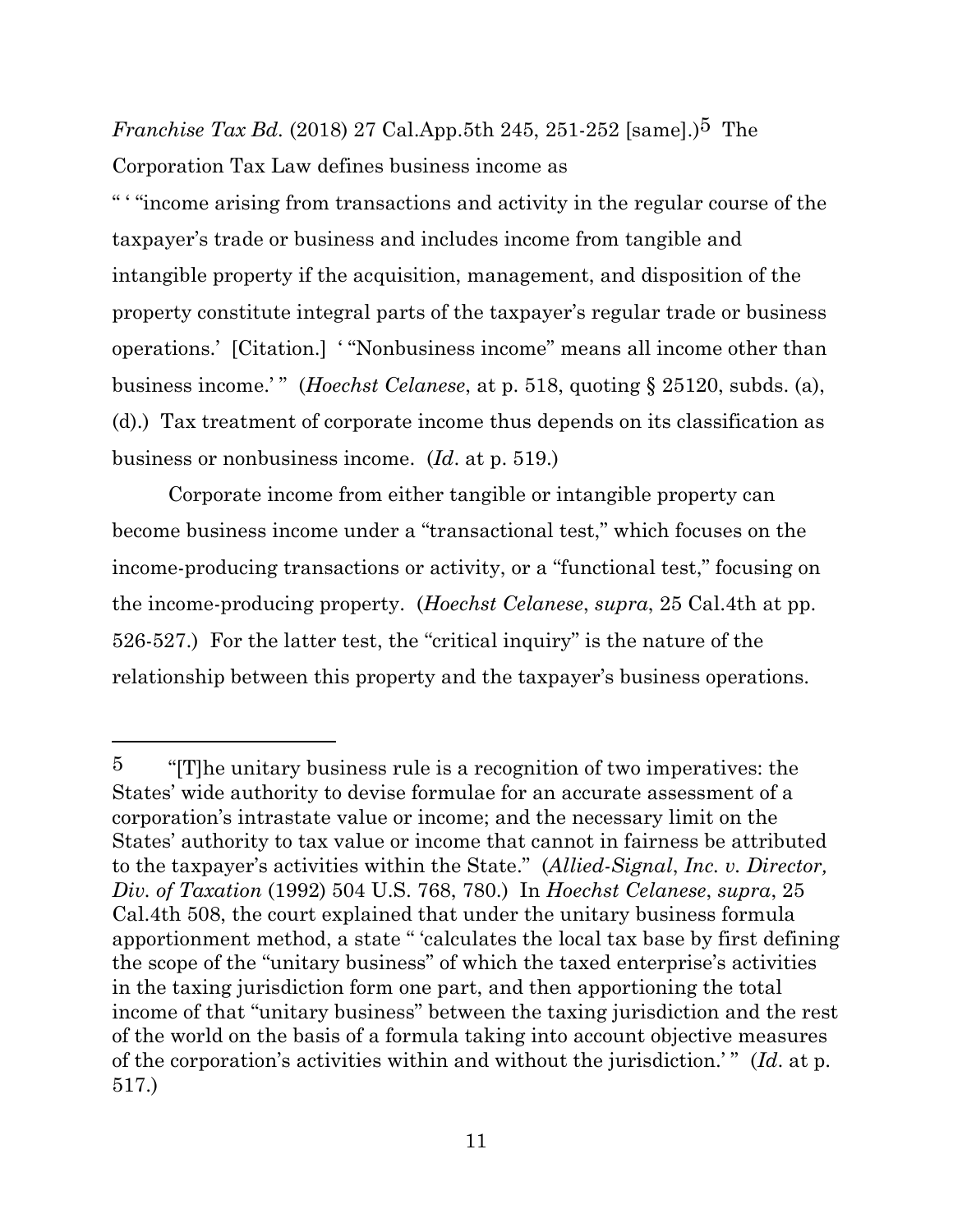(*Id*. at p. 527.) Under the functional test, the "extraordinary nature or infrequency of the income-producing transaction is irrelevant" (*id.* at p. 530), but the income-producing property must be an "integral" part of the taxpayer's regular trade or business operations. (*Id*. at p. 529.) *Hoechst Celanese* explained the meaning of the term "integral" came from *Holly Sugar Corp. v. McColgan* (1941) 18 Cal.2d 218, which "held that losses suffered by a taxpayer from the forced liquidation of stock were apportionable because 'the stockholding in question was an integral part of [the taxpayer's] unitary sugar business.' [Citation.] The stockholding was 'integral' because it could not 'reasonably be characterized as an extraneous investment separate and apart from the California business' of the taxpayer. [Citation.] Rather, 'the activities of the two companies' constituted 'one indivisible, composite whole, each portion giving value to every other portion.' [Citation.] Because of 'this organic unity of operation,' [the court] regarded the liquidation of the stockholding as an 'integral' part of the unitary business of the taxpayer." (*Hoechst Cenalese*, at pp. 531-532.) Thus, "income is business income under the functional test if the taxpayer's acquisition, control and use of the property contribute materially to the taxpayer's production of business income. In making this contribution, the income producing property becomes interwoven into and inseparable from the taxpayer's business operations." (*Id*. at p. 532.)

The distinctions of the Uniform Act are grounded in due process: Under the Due Process Clause of the United States Constitution, a state may not impose an income-based tax on " 'value earned outside its borders.' " (*Container Corp. of America v. Franchise Tax Bd.*, *supra*, 463 U.S. at p. 164; see also *Allied-Signal*, *Inc. v. Director, Div. of Taxation*, *supra*, 504 U.S. at pp. 777-778.) "The Due Process and Commerce Clauses of the Constitution do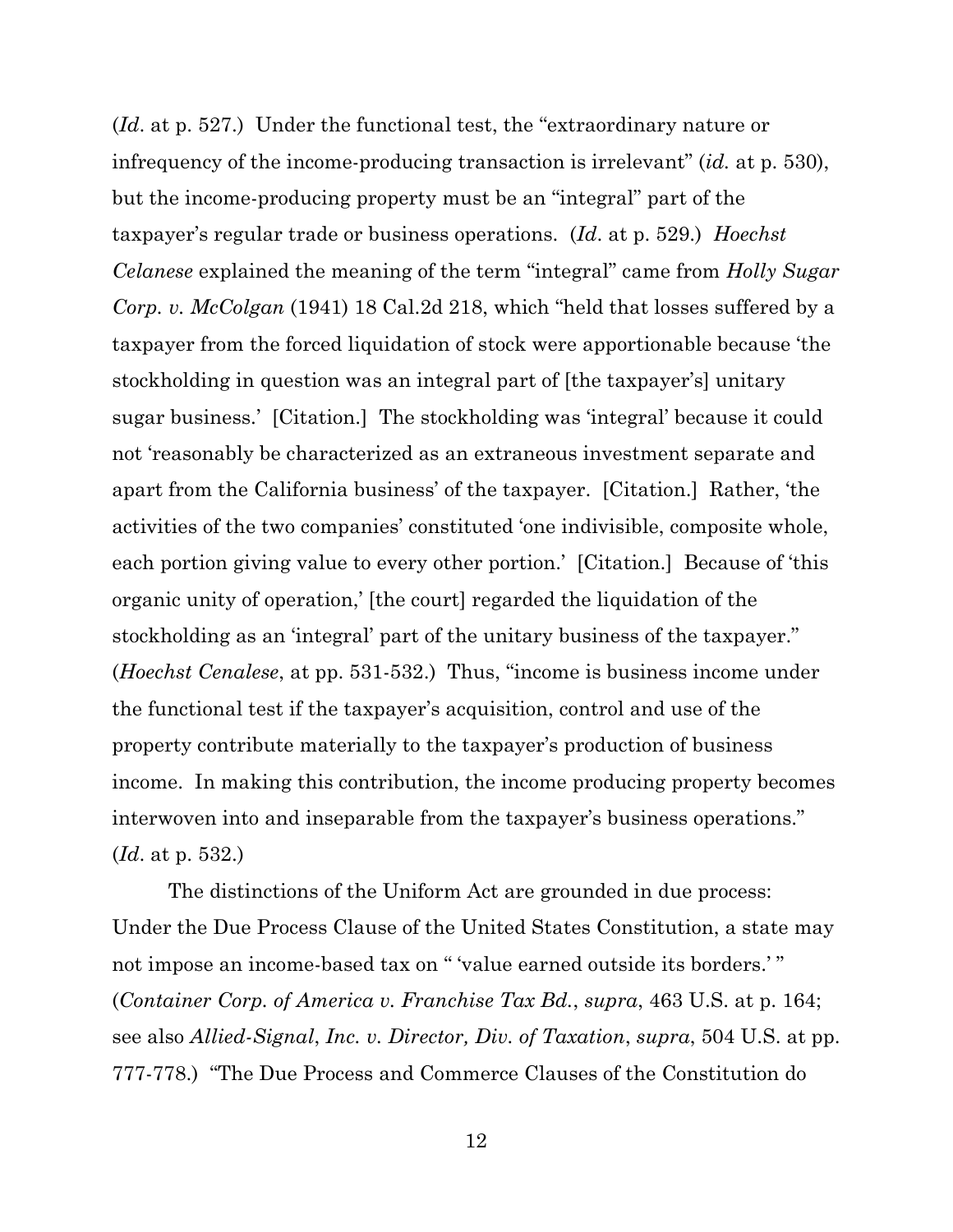not allow a State to tax income arising out of interstate activities—even on a proportional basis—unless there is a ' "minimal connection" or "nexus" between the interstate activities and the taxing State, and "a rational relationship between the income attributed to the State and the intrastate values of the enterprise."" (*Container Corp.*, at pp. 165-166.) When a business operates in more than one state, however, "arriving at precise territorial allocations of 'value' is often an elusive goal . . . ." (*Id.* at p. 165; accord, *Allied Signal*, at p. 778 [noting the "complications and uncertainties" in allocating income of multistate businesses to the several states].) Hence, California uses the unitary business principle and apportionment approach to determine the portion of the income that the state has the power to tax. (*Container Corp.*, at p. 165.)

The principles discussed above require that the unitary business's outof-state activities be "related in some concrete way to the [California] activities" such as where similar enterprises operate separately in various jurisdictions but are linked by "common managerial or operational resources that produce[ ] economies of scale and transfers of value." (*Container Corp. of America v. Franchise Tax Bd*., *supra*, 463 U.S. at p. 166; see *MeadWestvaco Corp. ex rel. Mead Corp. v. Illinois Dept. of Revenue* (2008) 553 U.S. 16, 30 [" 'hallmarks' of a unitary relationship [are] functional integration, centralized management, and economies of scale"].) California's Uniform Act "tracks in large part" these principles. (*Container Corp.,* at p. 167.)

#### III. *Taxation of Nonresidents Generally*

Under the Personal Income Tax Law, California taxes the gross income of nonresident taxpayers "derived from sources within this state," i.e.,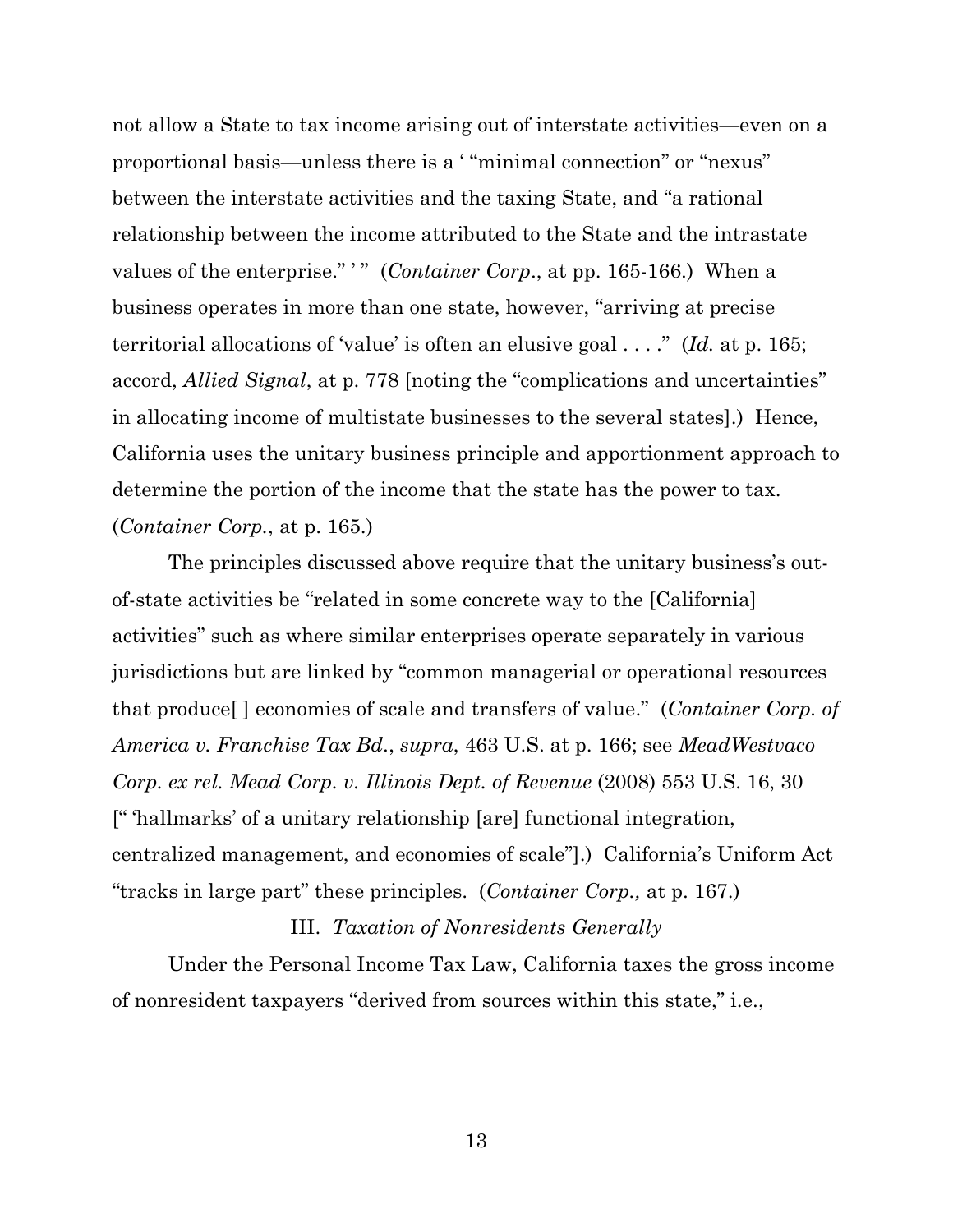California source income. (§§ 17041 subd. (i)(1)(B), 17951;6 *Steuer v. Franchise Tax Bd.*, *supra*, 51 Cal.App.5th at p. 424; *Valentino*, *supra*, 87 Cal.App.4th at p. 1290; see also *Newman v. Franchise Tax Bd.* (1989) 208 Cal.App.3d 972, 977; Reg. 17951-1.) For purposes of computing the taxable income of a nonresident who has gross income from sources both within and without this state (*Newman*, at p. 977), the income "shall be allocated and apportioned under rules and regulations prescribed by the Franchise Tax Board." (§ 17954.7) Under this legislative grant of "rulemaking authority" (*Wilson v. Franchise Tax Bd.*, *supra*, 20 Cal.App.4th at p. 1447), the FTB enacted regulations specifying types of income from sources within this state (Reg. 17951-2), as well as regulations dealing with how to treat intangible personal property (Reg. 17952) and nonresident income from a business, trade or profession (Reg. 17951-4).8

<sup>6</sup> Section 17951 provides in part: "(a) For purposes of computing 'taxable income of a nonresident . . .' under paragraph (1) of subdivision (i) of Section 17041, in the case of nonresident taxpayers the gross income includes only the gross income from sources within this state."

<sup>7</sup> Section 17954 originally appeared in the Personal Income Tax Act of 1935, section 7, subdivision (f) as follows: "In the case of taxpayers other than residents the gross income includes only the gross income from sources within this State. Gross income from sources within and without this State shall be allocated and apportioned under rules and regulations to be prescribed by the commissioner." (Stats. 1935, ch. 329, § 7, p. 1094.)

<sup>8</sup> The trusts state without citation that regulation 17951-4 "was promulgated under Section 17954." However, the regulation cites as statutory references not just section 17954, but also sections 17041, 17951 and 25128, the latter of which addresses the Uniform Act's apportionment of business income. (Reg. 17951-4.)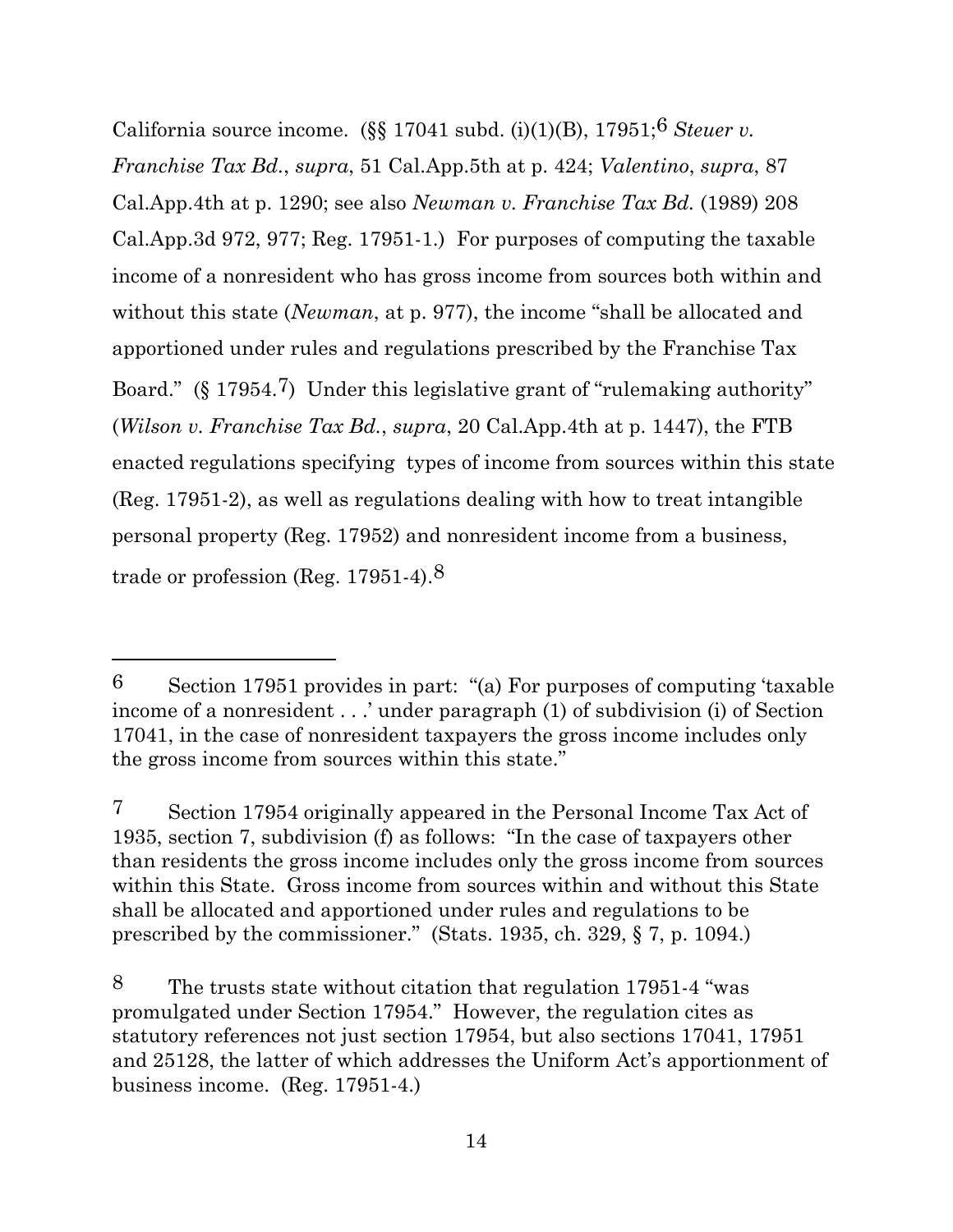The FTB defines income from sources within this state to include instate business income—income "from a business . . . carried on within this state"—as well as income from "goodwill, trademarks, [or] trade-brands having a taxable or business situs in this State." (Reg. 17951-2.) FTB regulations further address when business income is or is not derived from sources within this state. (Reg. 17951-4.) These regulations cover nonresidents whose business income is derived either wholly outside or wholly inside the state (Reg.  $17951-4(a)$ ), nonresidents whose business income is not unitary, but conducted partly within and partly without the state (Reg. 17951-4(b)), nonresident unitary sole proprietorships (Reg. 17951-4(c)), partners in partnerships (Reg. 17951-4(d)), and nonresident shareholders of S corporations that carry on a unitary business inside and outside of California—like Pabst here (Reg. 17951-4(f)).

The latter regulation 17951-4(f) provides: "If a nonresident is a shareholder of an S corporation . . . which carries on a unitary business . . . within and without this state, the amount of the nonresident's pro rata share of S corporation income derived from sources within this state shall be determined in the same manner as if the S corporation were a partnership." (Reg. 17951-4(f).) Regulation 17951-4(f) incorporates the partnership rule for unitary businesses which states that "the source of the partner's distributive share of partnership income derived from sources within this state shall be determined in the manner described below. [¶] (1) Except as provided, *the total business income of the partnership shall be apportioned at the partnership level in accordance with the apportionment rules of the* [*Uniform*  Act], Sections 25120 to 25139 . . . and the regulations thereunder. [1] . . . [1] (4) The source of a partner's distributive share of items which do not constitute business income shall be determined in accordance with the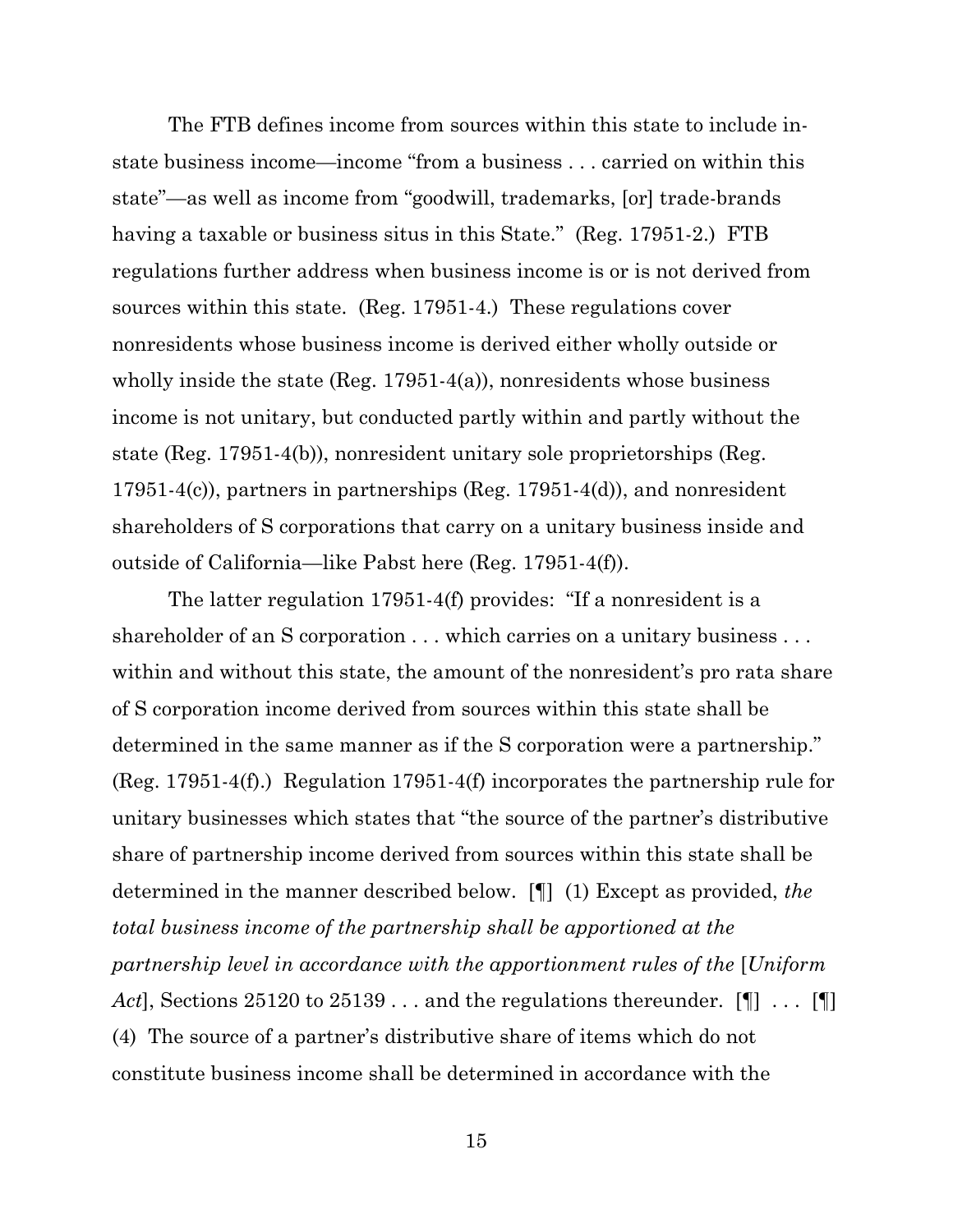sourcing rules of Sections 17951 through 17955 . . . and the regulations thereunder, as if the income producing activity were undertaken by the partner in its individual capacity." (Reg. 17951-4(d), italics added.)

Section 17952 and its accompanying regulation address taxation of a nonresident taxpayer's income from intangible personal property. For purposes of computing a nonresident's taxable income, "income . . . from stocks, bonds, notes, or other intangible personal property is not income from sources within this state unless the property has acquired a business situs in this state  $\ldots$ ." (§ 17952.9) The FTB's regulation states that "intangible" personal property has a business situs in this State if it is employed as capital in this State or the possession and control of the property has been localized in connection with a business, trade or profession in this State so that its substantial use and value attach to and become an asset of the business, trade or profession in this State." (Reg. 17952(c).) Further, if a nonresident's intangible personal property has acquired a business situs in California, "the entire income from the property including gains from the sale thereof, regardless of where the sale is consummated, is income from sources within this State, taxable to the nonresident." (Reg. 17952(c).)

<sup>9</sup> The rule is subject to another exception where "a nonresident buys or sells such property in this state or places orders with brokers in this state to buy or sell such property so regularly, systematically, and continuously as to constitute doing business in this state" in which case "the profit or gain derived from such activity is income from sources within this state irrespective of the situs of the property." (§ 17952.) The FTB suggests this exception broadly applies to "gains [that] reflect business income . . . ." We are not convinced that this provision is so encompassing, as it requires the systematic or continuous buying or selling of "such property," i.e., intangibles. There was no evidence presented in the summary judgment papers that Pabst regularly buys or sells intangible property or derived profit or gain from repeated transactions in intangibles. Its sale was a one-time event, so this portion of the statute has no application.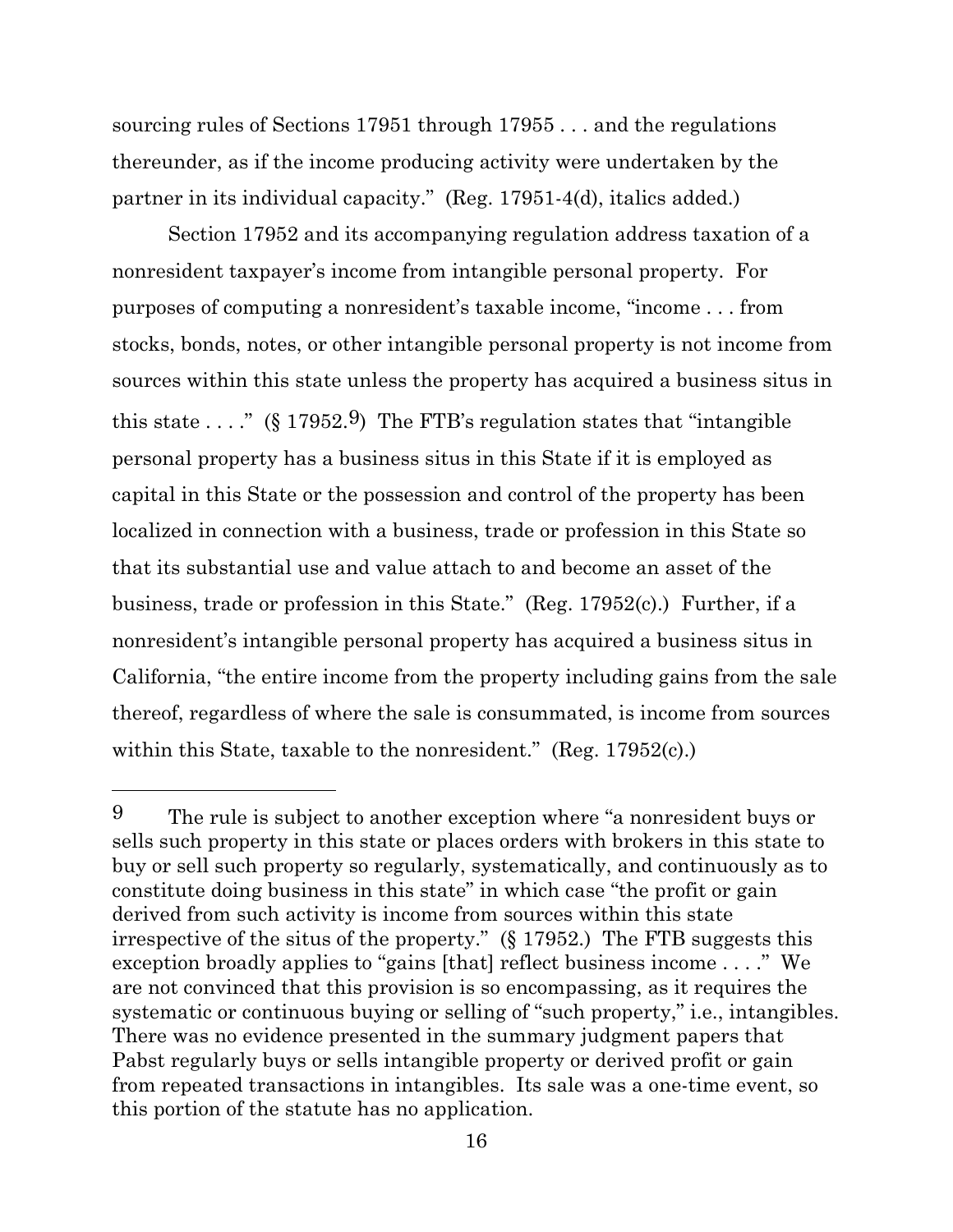The nonresident intangible property rule of section 17952 derives from the common law concept of *mobilia sequuntur personam* (movables follow their owner) and its equally "well-settled" exception. (See *Milhouse v. Franchise Tax Bd*. (2005) 131 Cal.App.4th 1260, 1269; *Holly Sugar Corp. v. McColgan*, *supra*, 18 Cal.2d at p. 223; *Miller v. McColgan*, *supra*, 17 Cal.2d at pp. 443-444 [business situs exception is "well-established"].)<sup>10</sup> This court explained the *mobilia* doctrine in *Milhouse v. Franchise Tax Bd.*, citing United States Supreme Court authority addressing its exception: " 'In cases where the owner of intangibles *confines his activity to the place of his domicile* it has been found convenient to substitute a rule for a reason, [citations], by saying that his intangibles are taxed at their situs and not elsewhere, or, perhaps less artificially, by invoking the maxim *mobilia sequuntur personam*, [citations], which means only that it is the identity or association of intangibles with the person of their owner at his domicile which gives jurisdiction to tax.' " (*Milhouse*, at p. 1269, some italics added, quoting *Curry v. McCanless* (1939) 307 U.S. 357, 367.) "But when the taxpayer extends his activities with respect to his intangibles, so as to avail himself of the protection and benefit of the laws of another state, in such a way as to bring his person or property within the reach of the tax gatherer there, the reason for a single place of taxation no longer obtains . . . . [Clonsequently[,] there are many circumstances in which more than one state may have

<sup>10</sup> The language that eventually became section 17952 was added in a 1937 amendment of section 7, subdivision (f) of the Personal Income Tax Act of 1935, and has remained largely unchanged with the exception of a 2001 amendment adding the phrase, "For purposes of computing 'taxable income of a nonresident or part-year resident' . . . ." (See Stats. 1937, ch. 668, § 4; Stats. 2001, ch. 920, § 20.)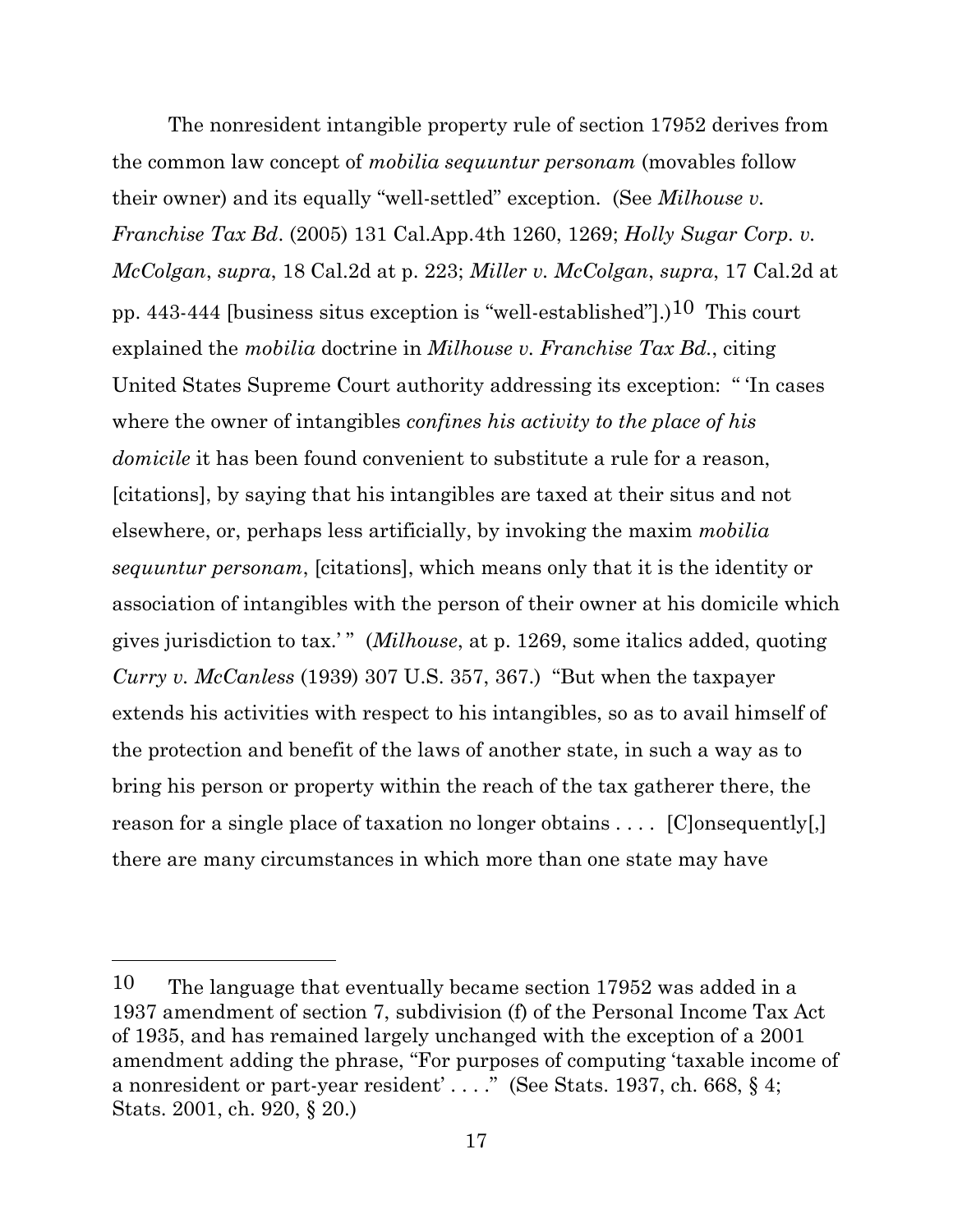jurisdiction to impose a tax and measure it by some or all of the taxpayer's intangibles.

. . . The taxpayer who is domiciled in one state but carries on business in another is subject to a tax there measured by the value of the intangibles used in his business." (*Curry*, at pp. 367-368.)

#### IV. *Pass-Through Taxation of S Corporation Shareholders*

An S corporation for federal income tax purposes is an S corporation for purposes of both the Personal Income Tax Law and the Corporation Tax Law, and its shareholders will be S corporation shareholders without regard to whether the corporation is qualified to do business or is incorporated in this state (§ 23801, subd. (b).) The Corporation Tax Law provides that the Internal Revenue Code provisions for S corporations and their shareholders apply in this state "*except as otherwise provided*." (§ 23800, italics added; see *Valentino*, *supra*, 87 Cal.App.4th at p. 1290; *Heller v. Franchise Tax Bd.* (1994) 21 Cal.App.4th 1730, 1735.) Likewise, the Personal Income Tax Law states that provisions of the Internal Revenue Code relating to tax treatment of S corporations and their shareholders apply, "*except as otherwise provided under this part* [*the Personal Income Tax Law*] *or Part 11* [*the Corporation*  Tax Law]." (§ 17087.5.<sup>11</sup>) The meaning of the "except as otherwise provided"

<sup>11</sup> In full, section 17087.5 provides: "Subchapter S of Chapter 1 of Subtitle A of the Internal Revenue Code [26 U.S.C.A. § 1361 et seq.], relating to tax treatment of 'S corporations' and their shareholders, shall apply, except as otherwise provided under this part or Part 11 (commencing with Section 23001)." (§ 17087.5.) When the statute was originally added to the code in 1987 (Stats. 1987, ch. 1139, § 3), it provided: "In determining his or her gross income, each shareholder of an S corporation shall take into account amounts required to be recognized by the shareholder under Chapter 4.5 (commencing with Section 23800) of Part 11." The statute was repealed and rewritten in 1993 to incorporate federal Internal Revenue Code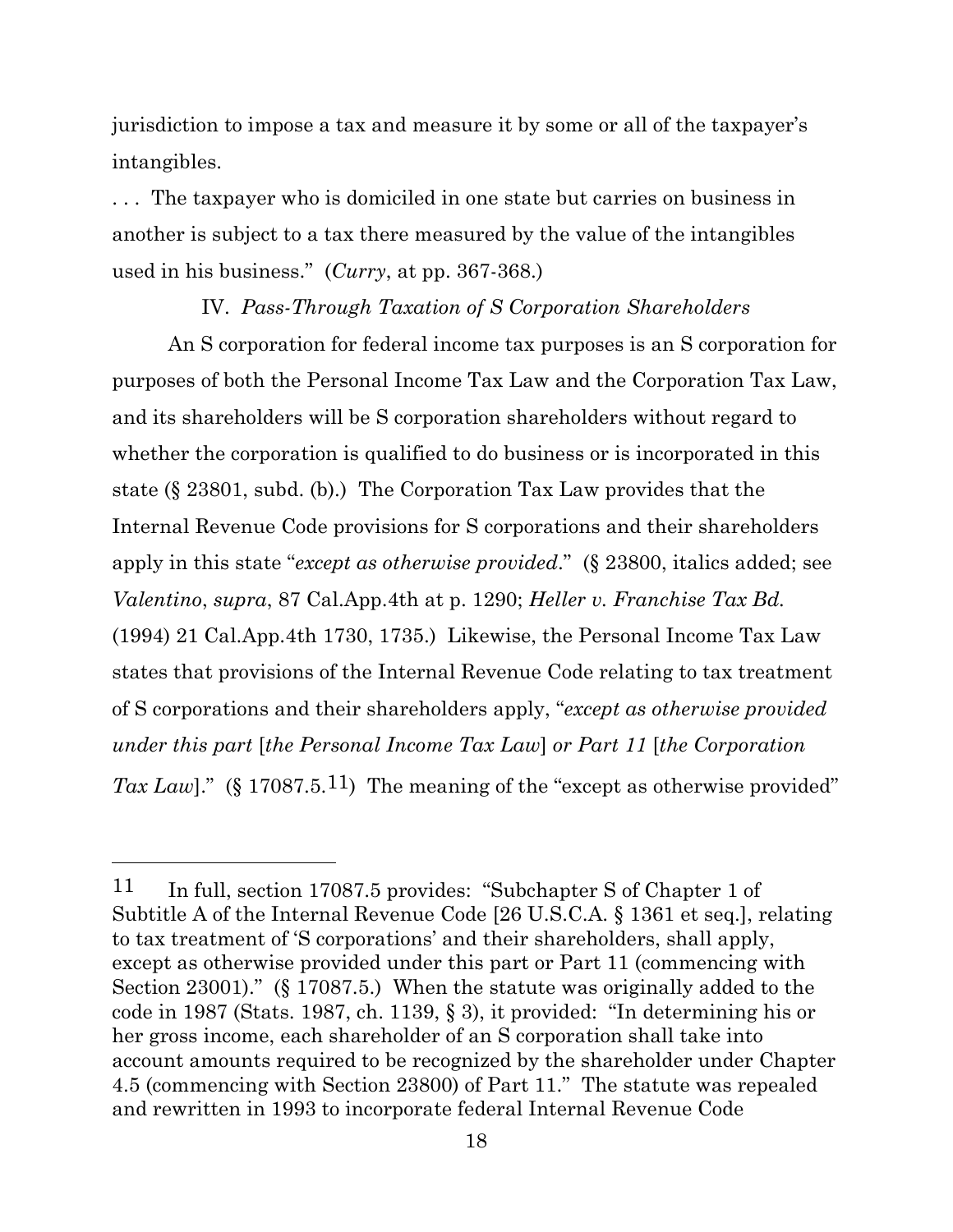proviso is plain: it introduces a condition or exception. (See, e.g., *Fisher v. City of Berkeley* (1984) 37 Cal.3d 644, 697-698 [referring to similar provision as an "exception clause"]; *Cerini v. De Long* (1908) 7 Cal.App. 398, 408-409.) Thus, the Personal Income Tax Law and the Corporation Tax Law, which includes the apportionment and sourcing of business income under the Uniform Act, override inconsistent provisions of the Internal Revenue Code as to S corporations and their shareholders.

An S corporation "generally does not pay taxes as an entity. [Citation.] 'Rather, the S corporation files only an informational return reporting for the taxable year its gross income (or loss) and deductions, its shareholders, and the shareholders' pro rata shares of each item. [Citation.] The items are then "passed through" on a pro rata basis to the shareholders, who report them on their personal income tax returns. [Citations.] "The S corporation is, in effect, a Code-created hybrid combining traits of both corporations and partnerships." " (*Valentino*, *supra*, 87 Cal.App.4th at pp. 1288-1289, quoting *Heller v. Franchise Tax Bd.*, *supra*, 21 Cal.App.4th at p. 1733; see also *Mass v. Franchise Tax Bd.* (2019) 38 Cal.App.5th 959, 968-969 (conc. opn. of Lavin, J.).)

With respect to an S corporation shareholder, "following federal tax law, the character of a shareholder's pro rata share of S corporation income is determined as if the income were realized directly from the source from which realized by the corporation." (*Valentino*, *supra*, 87 Cal.App.4th at p. 1290.) That is, "while the S corporation's items of income, loss, deductions and credit are *taxed* at the shareholder level, the *character* of those items is

provisions relating to tax treatment of S corporations and their shareholders. (Stats. 1993, ch. 873 (A.B. 35), §§ 6, 7.)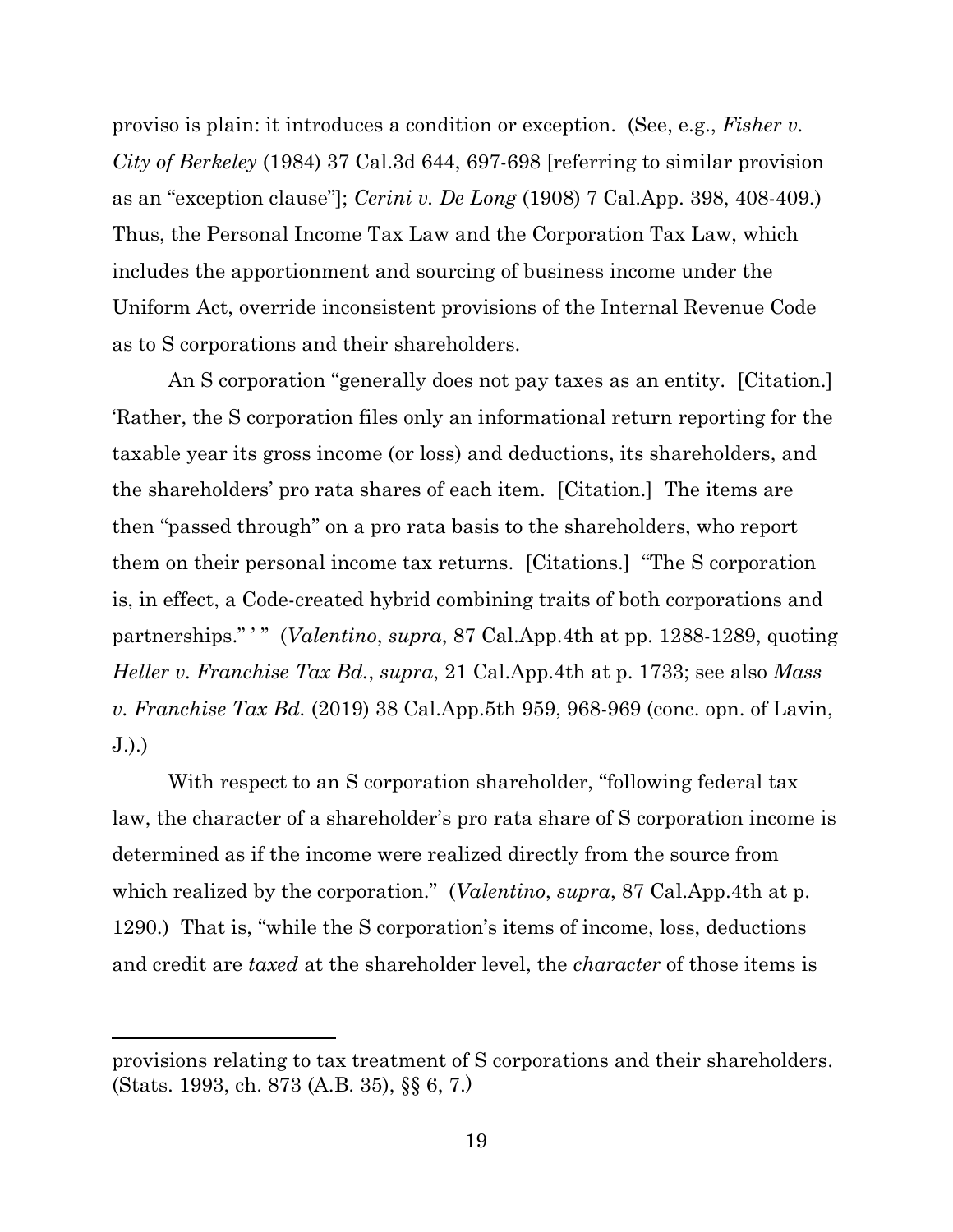determined at the corporate level. . . . 'Each item of corporate income and expense is "passed through" to the shareholders in exactly the same form as received by the corporation—i.e., as ordinary income or loss, capital gain or loss, tax credits, charitable contributions, etc.'" (*Heller v. Franchise Tax Bd.*, *supra*, 21 Cal.App.4th at p. 1736.) The federal tax law is 26 United States Code section 1366(b), which provides: " 'The character of any item included in a shareholder's pro rata share under paragraph (1) of subsection (a) shall be determined as if such item were realized directly from the source from which realized by the corporation, or incurred in the same manner as incurred by the corporation.'" (*Valentino*, 87 Cal.App.4th at p. 1290, fn. 4.) "This principle is known as the 'conduit rule' and was intended by Congress to be the same as the partnership rule. [Citations.] 'As in the case of nonresident partners, nonresident S corporation shareholders may be taxed by a state only to the extent the income claimed to be subject to tax is *fairly attributable to activities of the S corporation in the taxing state*.' " (*Id.* at p. 1290, italics added.)

This court applied the conduit rule in *Valentino*, *supra*, 87 Cal.App.4th 1284, which the parties discuss at length. In *Valentino*, the taxpayers, a married couple residing in Florida, owned stock in Cellular 2000 Telephone Company, Inc. (Cellular 2000), a Delaware S corporation that did business in California and paid franchise taxes on its net income derived from California sources for three tax years. (*Id.* at p. 1286.) The Valentinos paid the taxes and interest for those years after the FTB assessed them, then sued to obtain a refund. (*Id*. at p. 1287.) Their matter proceeded to a bench trial on stipulated facts, after which the court entered judgment in the FTB's favor. (*Ibid*.)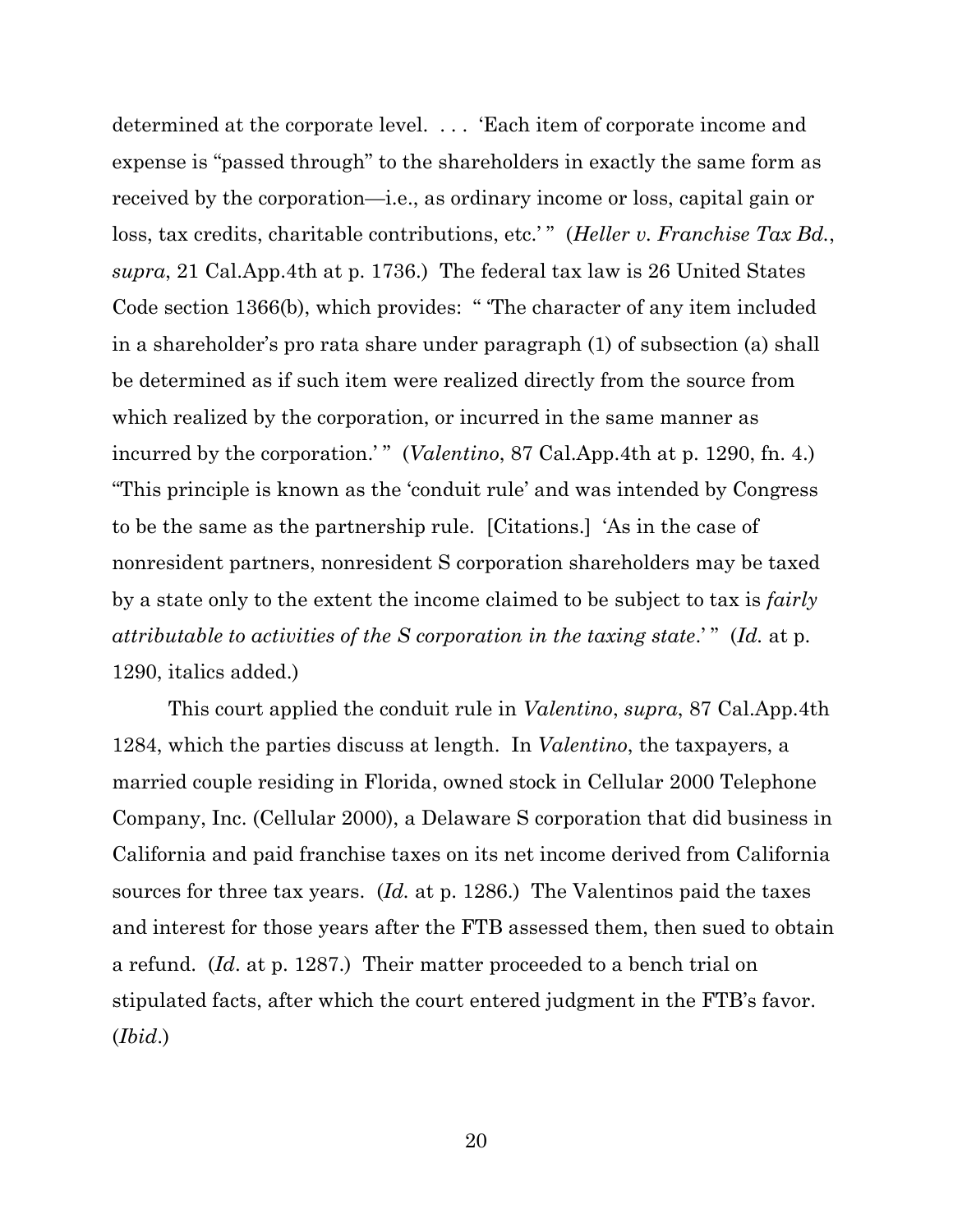The question on appeal was whether the S corporation's California source income passed through to the Valentinos was properly taxed in California. (*Valentino*, *supra*, 87 Cal.App.4th at p. 1286.) The Valentinos had argued in the trial court that as nonresidents, they were not required to pay a tax on income derived from intangible property—the stock of the foreign S corporation doing business in California—unless the stock itself acquired a business situs in California. (*Id*. at p. 1287.) In *Valentino*, there was no dispute that the income earned by the S corporation was derived from business conducted entirely within California. (*Id.* at p. 1291.) This court explained that under the conduit rule, the Valentinos' pro rata share of the S corporation's income was characterized as if the income were realized directly from the source from which realized by the corporation, and thus the Valentinos "are treated as though they conducted business wholly within California in their individual capacities. [Citation.] This *attribution of business activity* parallels the treatment of nonresident aliens as being engaged in a trade or business within the United States where the partnership of which such individual is a member is so engaged. [Citation.] Thus, an S corporation shareholder's income is characterized by reference to the corporate-income-producing activity and, once characterized, the items are then sourced according to the particular sourcing rule applicable to each type of income." (*Ibid*., italics added.) Under these rules, the Valentinos were required to report the income from Cellular 2000 as gross income from sources within California. (*Ibid*.)

This court rejected the Valentinos' reliance on the *mobilia* doctrine to place the source of the income as from the Cellular 2000 stock, rather than from the company's business activities conducted within California: "Granted, section 17952 and the *mobilia* doctrine provide that income of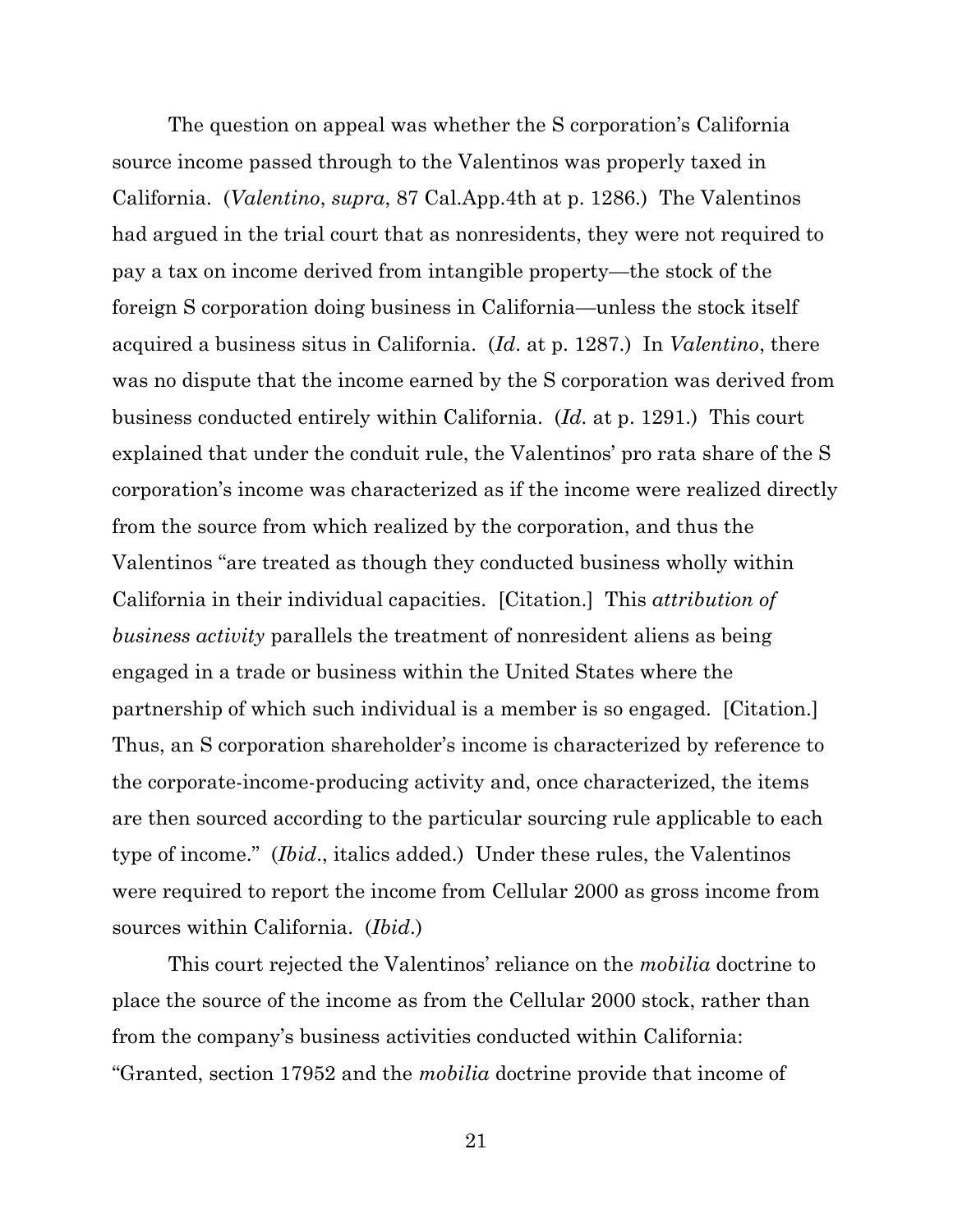nonresidents from intangibles, such as stock, does not generally have a source in California. However, Internal Revenue Code section 1366(b) characterizes S corporation income as to the shareholder by reference to its character *as to the corporation*, not as income from stock." (*Valentino*, *supra*, 87 Cal.App.4th at p. 1291, italics added.) We explained a shareholder's pro rata share of S corporation income is not income from stock in the same sense as dividends and gain from the sale of stock. "Rather, such income is *corporate income derived directly from corporate activities* and passed through and taxed at the shareholder level as if the shareholder earned the income in his or her individual capacity." (*Id*. at pp. 1291-1292, italics added.) "[T]he attribution of Cellular 2000 income to the Valentinos was determined by their percentage of ownership of the outstanding shares, income that was derived from the tangible sources from which the corporation received it and not from the intangible shares themselves. Consequently, section 17952 never applies to a shareholder's share of S corporation income unless the corporate income itself is derived from intangibles." (*Id*. at p. 1292.)

In response to a claim that the Legislature did not intend to apply the same sourcing rules for partnerships to S corporation shareholders, this court further observed that the "*Legislature intended the income be sourced to locations where the corporation conducted business*" as evidenced by two statutes that reflected it (1) sought to provide S corporation shareholders a mechanism to simplify the reporting of such income, and (2) facilitated California taxation of income attributable to California sources. (*Valentino*, *supra*, 87 Cal.App.4th at p. 1293 [italics added, discussing sections 18535 and 23801].) We held our interpretation was consistent with long-standing treatment of partnerships, to which taxation of S corporations conforms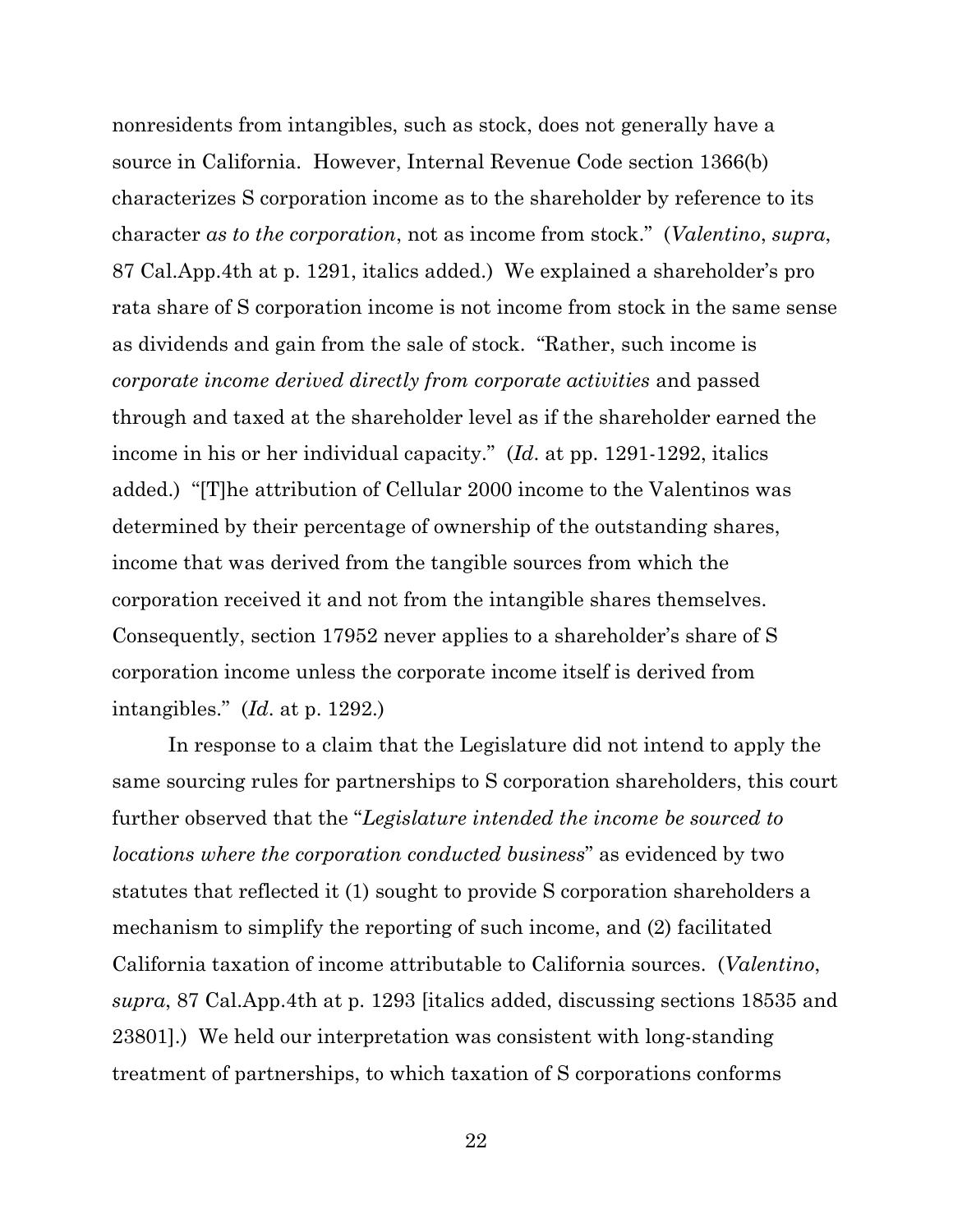including as to sourcing matters. (*Id.* at p. 1295, citing §§ 17951, 23800.) And we looked to the regulation (Reg. 17951-1(b)) providing that the gross income of a nonresident member of a partnership includes his or her distributive share of the taxable income of the partnership to the extent it is derived from sources within California. (*Valentino*, at p. 1295.)

Based on our statutory interpretation we held "the Legislature intended the source of S corporation pass[-]through income be determined by reference to corporate-income-producing activities. That is, the source of a shareholder's pro rata share of S corporation income is first characterized by reference to corporate-income-producing-activities under Internal Revenue Code section 1366(b), and then as characterized is sourced to locations according to the rule that applies to that type of income." (*Valentino*, *supra*, 87 Cal.App.4th at p. 1296.) We further concluded this interpretation "harmonizes Internal Revenue Code section 1366(b) with section 17952, by applying the latter to income characterized at the corporate level as income from intangibles. . . . [S]ection 17952 is not displaced by Internal Revenue Code section 1366(b), because it continues to apply in those situations it did before the enactment of the S corporation provisions—that is, to determine the source of stock dividends and income from the sale of stock." (*Id*. at p. 1296.)

*Valentino* did not involve a unitary corporation doing business both inside and outside California, as the corporation in that case did business wholly within this state. And when *Valentino* was decided, FTB regulations did not address the scenario of nonresident S corporation shareholders' pro rata share of business income. (*Valentino*, *supra*, 87 Cal.App.4th at pp. 1295- 1296.) Following that decision, the FTB adopted the regulations referenced above (Reg. 17951-4(f)) addressing nonresident shareholders of S corporations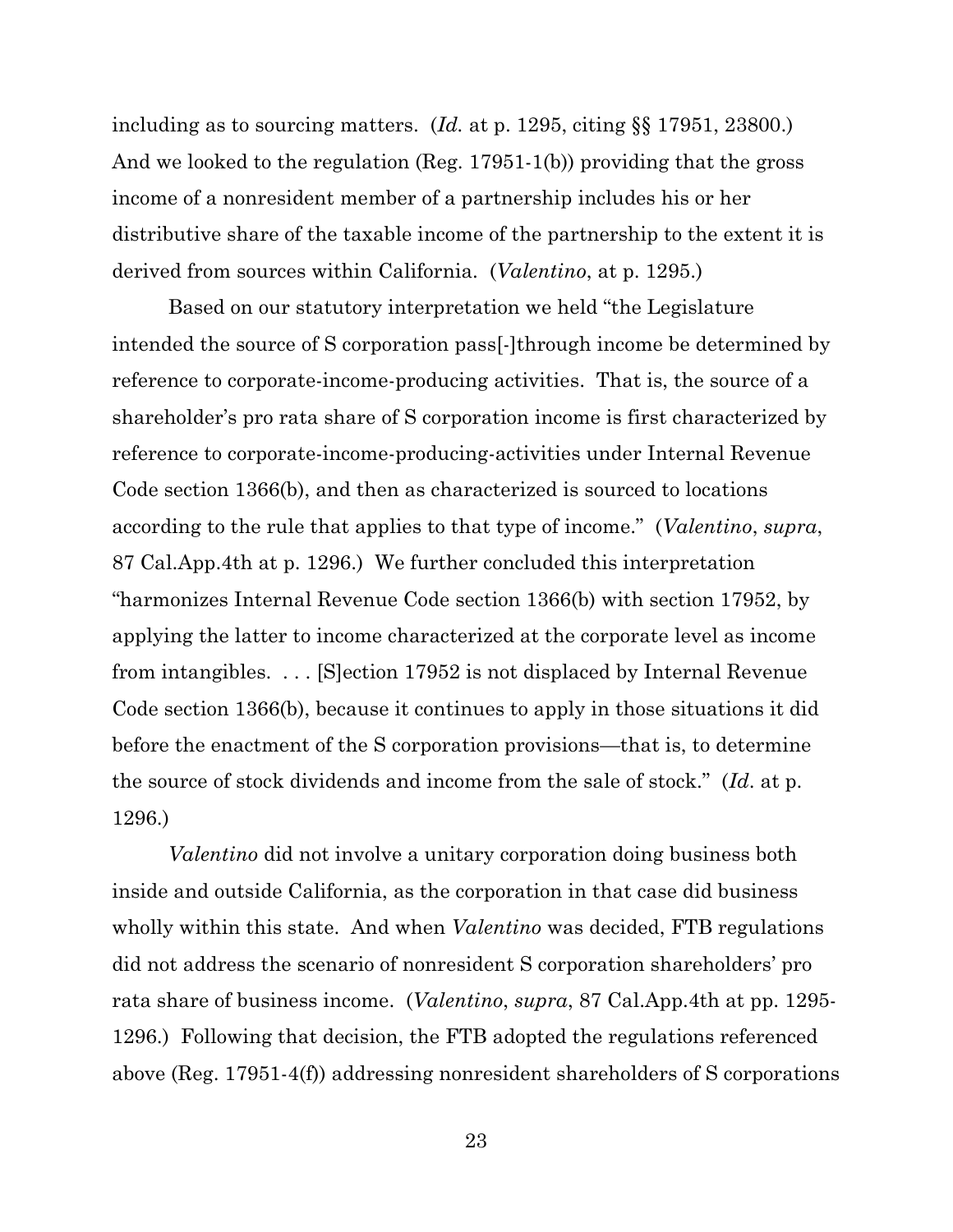carrying on unitary business, as Pabst does here. The regulation specifies that the income derived from sources within this state shall be determined in the same manner as if the S corporation were a partnership, and that business income shall be apportioned at the partnership level in accordance with the Uniform Act's apportionment rules and regulations. (Reg. 17951-4,(f).) As we explain, these characterization and sourcing rules govern the taxation of the nonresident shareholder trusts in this case.

V. *The Shareholder Trusts are Taxed on their Passed-Through Distributive Pro Rata Share of S Corporation Unitary Business Income Sourced to California Under the Uniform Act*

For purposes of summary judgment, there is no dispute that the trusts are nonresident shareholders of the subchapter S corporation, Pabst. Additionally, plaintiffs concede that Pabst is a unitary business and that the gain realized from Pabst's asset sale is business income apportionable 6.6 percent to California. The FTB does not dispute that Pabst's 6.6 percent apportionment to California fairly represents the extent of Pabst's business in California.

There is import to plaintiffs' concession. As summarized above, business income of a unitary business includes income from intangible property—such as the goodwill here—if the acquisition, management, and disposition of the intangible constitute integral parts of the taxpayer's regular trade or business operations. (*Hoechst Celanese*, *supra*, 25 Cal.4th at p. 518.) Pabst's corporate income, including income from intangibles, became business income to it based on the nature of the relationship between the intangible and its business operations. (*Id*. at p. 527.) The "extraordinary nature or infrequency of the income-producing transaction is irrelevant" (*id*. at p. 530) so Pabst's one-time asset sale of goodwill qualifies. Plaintiffs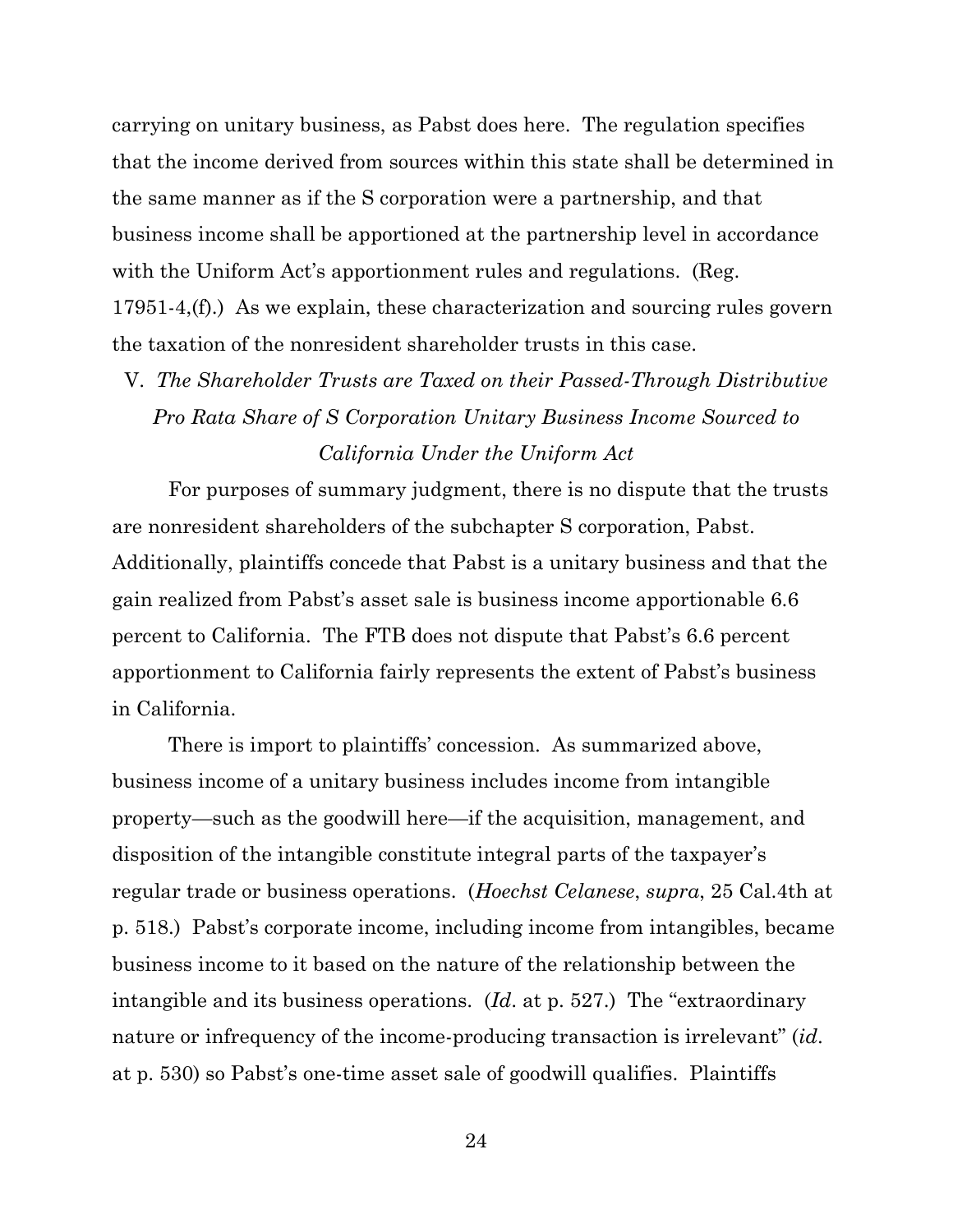therefore concede the goodwill was used as an integral part of Pabst's California business and related to its California business activities, at least for purposes of Pabst's taxation. In other words, the goodwill "contributed materially to [Pabst's] production of business income" and thus became "interwoven into and inseparable from [Pabst's] business operations." (*Hoechst Celanese*, at pp. 529, 532.)12

What plaintiffs dispute is whether the sourcing criteria of regulation 17951-4 apply to the trusts. They contend that *Valentino*, *supra*, 87 Cal.App.4th 1284 requires us to conclude the gain is goodwill income that must be allocated 100 percent outside California under section 17952, and only Pabst was required to treat the intangible goodwill income as taxable business income in California. They maintain the Personal Income Tax Law does not include business income as a category in its sourcing provisions (sections 17951 through 17955); that the Legislature knows how to incorporate provisions of the Corporation Tax Law into the Personal Income Tax Law when it desires, and thus would not incorporate the term "business income" by implication; and that the Personal Income Tax Law and Corporation Tax Law therefore "must be interpreted independently of each

<sup>12</sup> The State Board of Equalization has observed that goodwill is a business asset "so essential to the viable conduct of a business that it has been held to be inseparable from the business as a whole." (*Appeal of Borden, Inc.* (Cal.St.Bd.Eq. 1977) [1977 WL 3818, \*4], citing *Grace Bros. v. C.I.R.* (9th Cir. 1949) 173 F.2d 170, 175-176; see also *Peerless Investment Co. v. Commissioner of Internal Revenue* (1972) 58 T.C. 892 ["where a corporation continues its business, goodwill remains its asset, because goodwill is incident to an ongoing business, and cannot be transferred unless the business is transferred"]; 26 C.F.R. § 1.197-2(b)(1) [defining goodwill as "the value of a trade or business attributable to the expectancy of continued customer patronage. This expectancy may be due to the name or reputation of a trade or business or any other factor"].)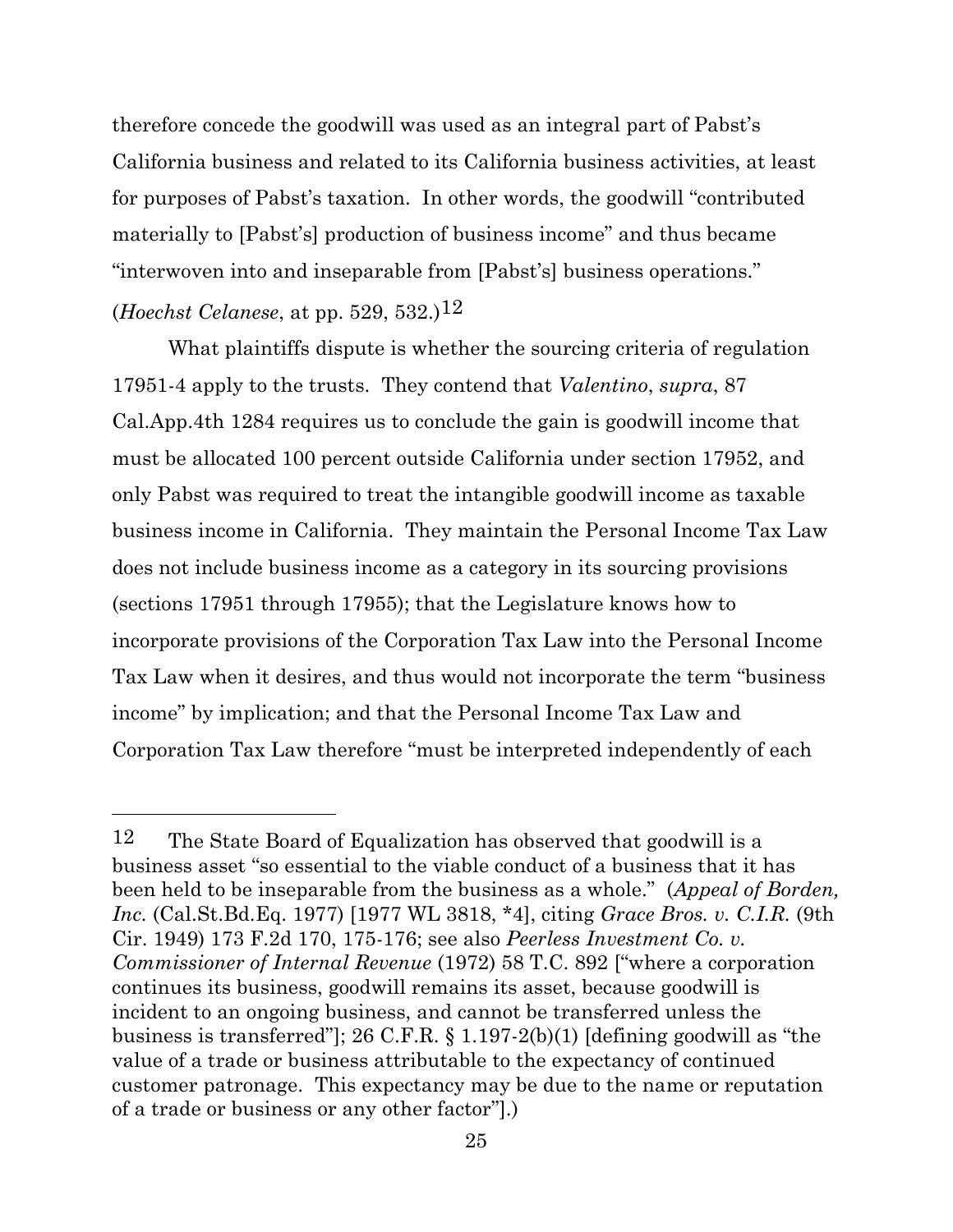other unless one expressly references the other." Given the different sourcing schemes, they argue, the income is characterized for Pabst as business income, and as income from intangible property for them under the Personal Income Tax Law.

The FTB contends the gain from the asset sale is characterized at the corporate level as apportionable business income, the income retained that character when passed to the trusts, then it is sourced to California according to regulation 17951-4 governing S corporation nonresident shareholders of a unitary business. Thus, it argues, since Pabst apportioned 6.6 percent of its 2014 income to California, the trusts must pay California tax on their respective shares of that amount. It maintains that treating the gain as income from intangible property ignores the conduit rule and the passthrough nature of an S corporation.

We see plaintiffs' statutory interpretation arguments in a different light. They cite the rule that ambiguous tax statutes are to be construed in the taxpayer's favor, and argue that if we were to find both parties' interpretations of section 17952 reasonable, we must resolve the ambiguity created by that construction in their favor. But the trusts would have us view the Personal Income Tax Law and its provisions to the exclusion of the Corporation Tax Law with respect to the geographic sourcing of S corporation unitary business income so as to take the trusts' income outside of the Uniform Act. In other words, though they concede the Uniform Act applies to apportion Pabst's unitary business income to California, they seek to exempt themselves from taxation under that scheme. Such exemptions are to be construed strictly against the taxpayer, and will not be inferred from doubtful language. (*Miller v. McColgan*, *supra*, 17 Cal.2d at pp. 441-442; *Dicon Fiberoptics*, *Inc. v. Franchise Tax Bd.* (2012) 53 Cal.4th 1227, 1241; *In re*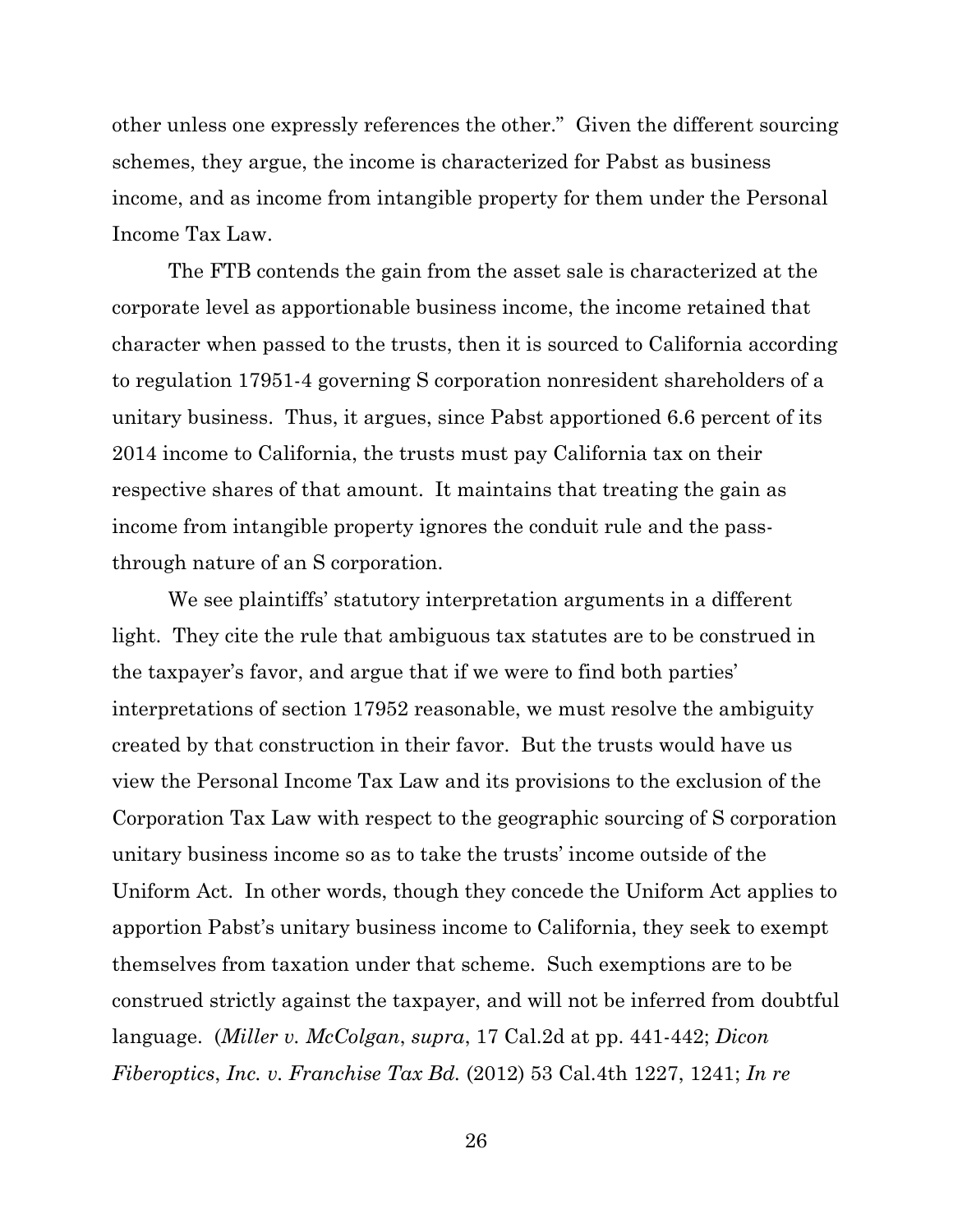*Simpson*'*s Estate* (1954) 43 Cal.2d 594, 597; see *Weber v. Santa Barbara County* (1940) 15 Cal.2d 82, 87-88.) In the context of the trusts' position that they are exempt from pass-through business income taxation, doubts must be resolved in the FTB's favor, not the plaintiffs'.

Applying these principles compels us to agree with the FTB. We are not persuaded by plaintiffs' construction of the Personal Income Tax Law such that the gain from the sale of intangible goodwill cannot be business income. For purposes of that scheme, FTB regulations explain that California source gross income of nonresident taxpayers encompasses business income ("income from a business . . . carried on within this State"). (§ 17951, Reg. 17951-2.) Section 17087.5 incorporates and elevates provisions of the Personal Income Tax Law and the Corporation Tax Law for S corporations and their shareholders over inconsistent federal subchapter S provisions. For a unitary S corporation with income from inside and outside California, the IRS S corporation flow-through rules yield to the Corporation Tax Law's Uniform Act provisions and the FTB's regulations. (§ 17954; Reg. 17951-4).

The gain realized by Pabst passes through to the shareholder trusts "in exactly the same form as received by the corporation" (*Heller v. Franchise Tax Bd.*, *supra*, 21 Cal.App.4th at p. 1736) or as if "incurred in the same manner as incurred by the corporation" (26 U.S.C. § 1366(b); see *Valentino*, *supra*, 87 Cal.App.4th at pp. 1290-1291). Because the gain from the asset sale of goodwill is undisputedly business income to Pabst, it remains business income for purposes of sourcing the trusts' pro rata share of that income. This follows too from the realities of the situation, where the goodwill is a business asset inseparable from the business itself. And pursuant to the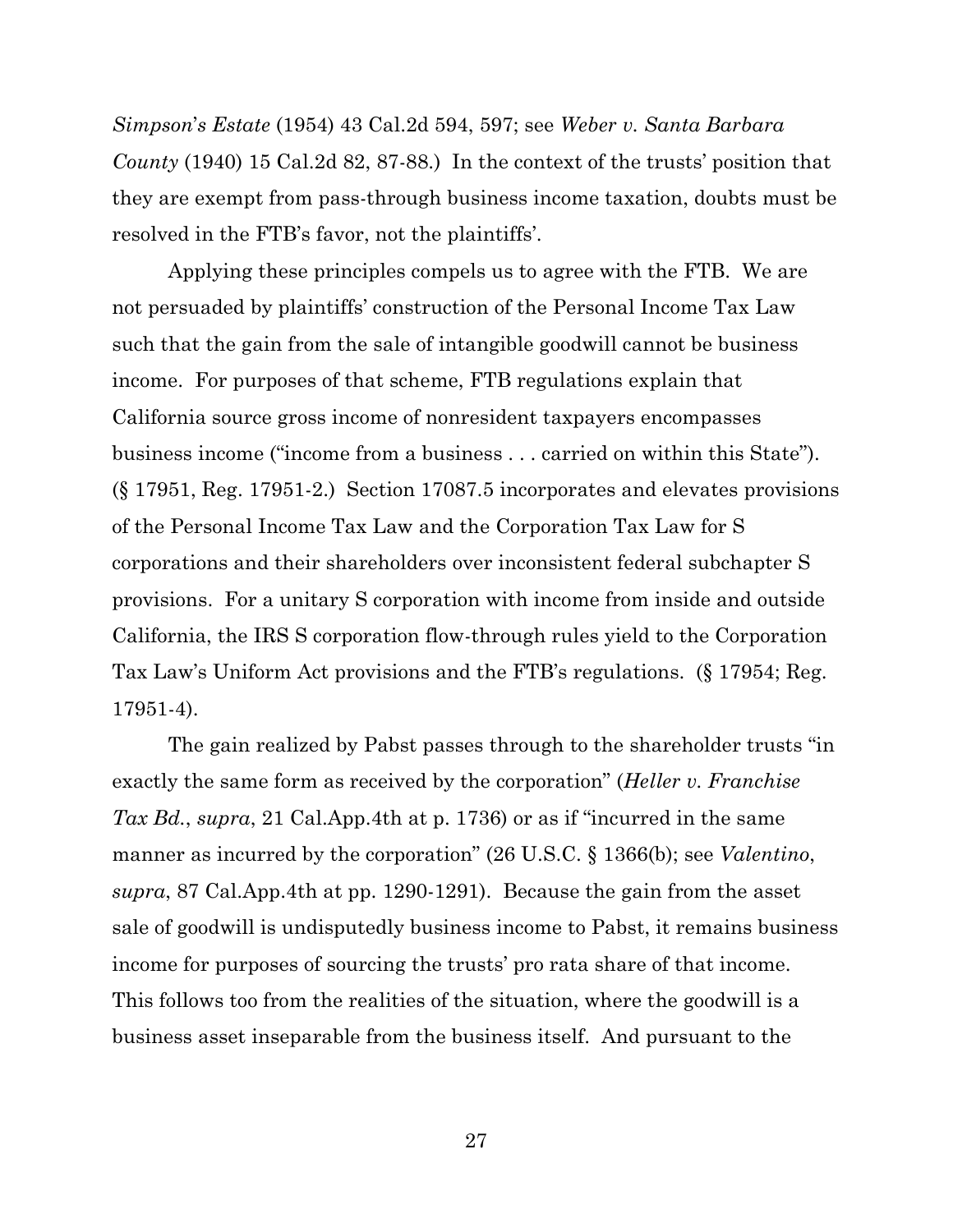Legislature's express grant of power to make apportionment rules for nonresident gross income from sources within and without California (§ 17954), FTB regulation 17951-4—as to a nonresident shareholder's distributive share of unitary S corporation income derived from sources within this state—governs. (Reg. 17951-4(d), (f).) The income from Pabst is thus characterized at the S corporation level as either business or nonbusiness income; the business income is apportioned under the Uniform Act, and the nonbusiness income is sourced under sections 17951 through 17953 and 17955. (Reg. 17951-4(d).) The unitary business principles discussed above apportion business income so as to fairly represent Pabst's business activities in California. This is consistent with our holding in *Valentino* that " 'nonresident S corporation shareholders may be taxed by a state only to the extent the income claimed to be subject to tax is *fairly attributable to activities of the S corporation in the taxing state*.' " (*Valentino*, *supra*, 87 Cal.App.4th at p. 1290.)

Plaintiffs argue against this result, contending application of section 17954, which it characterizes as a "catch-all" provision, and regulation 17951- 4 must yield to section 17952 governing intangible property. They reason that section 17952 as a specific statute trumps a general one. But we agree with the FTB that because the Legislature granted it substantive rulemaking power in section 17954, its regulation 17951-4—which is specific as to nonresident S corporation shareholder distributive share of income—is "to be accorded the same dignity" as a statute such that it does not subordinate to section 17952. (*Donohue v. AMN Services*, *LLC* (2021) 11 Cal.5th 58, 66; *Western States Petroleum Assn. v. Board of Equalization* (2013) 57 Cal.4th 401, 408, 414-415 [FTB regulation as to how petroleum refinery property should be valued for taxation purposes, statutorily authorized by Legislature,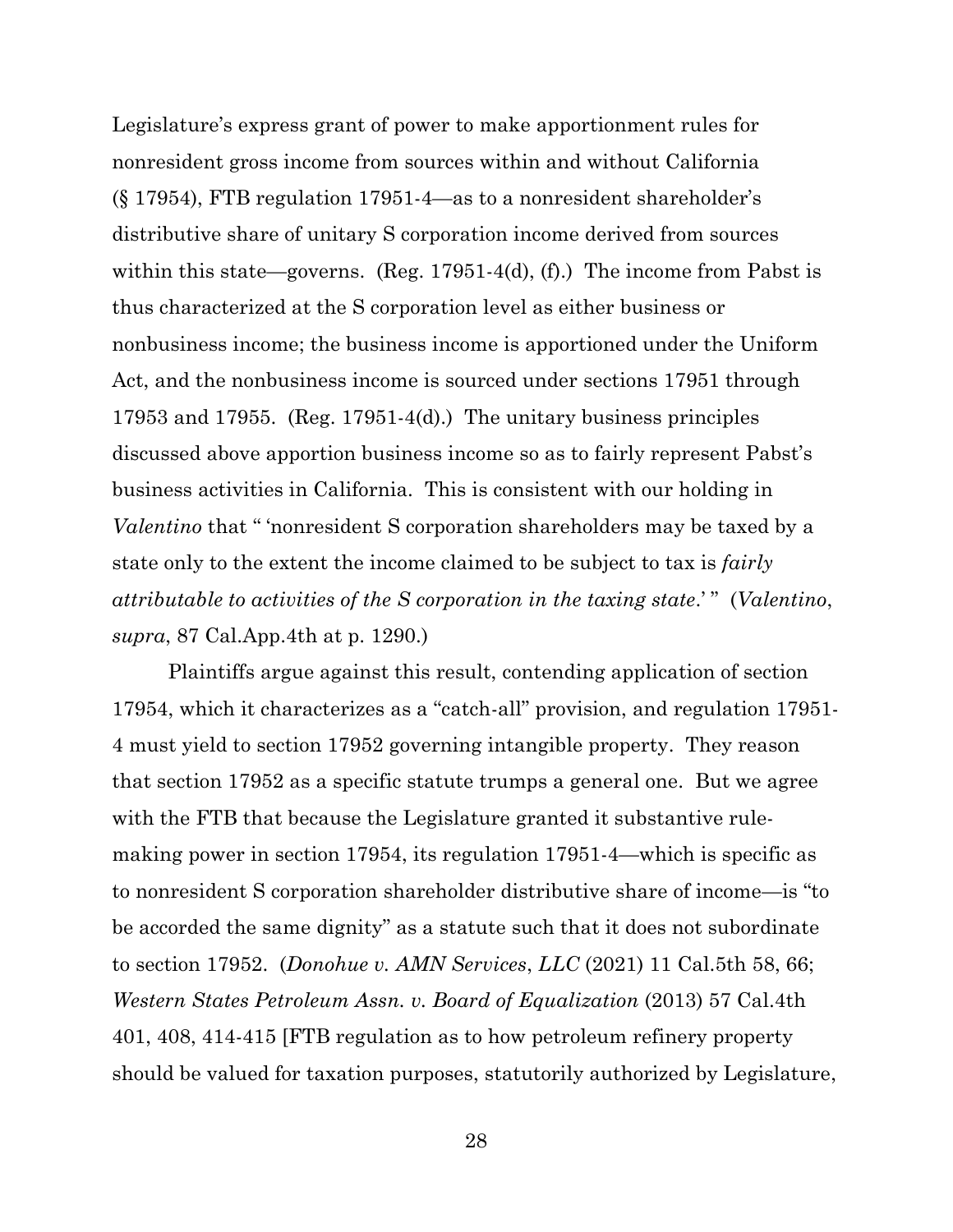involved exercise of the FTB's discretion to evaluate whether such property warranted a special rule and thus was a quasi-legislative rule having the dignity of a statute]; *Yamaha Corp. of America v. State Bd. of Equalization*  (1998) 19 Cal.4th 1, 10.) Even if we assume these provisions are irreconcilable, as between laws generally sourcing nonresident gross income of intangibles and one sourcing income of nonresident shareholders of S corporations carrying on a unitary business, the latter controls over the former. (*State Dept. of Public Health v. Superior Court* (2015) 60 Cal.4th 940, 960; *Arterberry v. County of San Diego* (2010) 182 Cal.App.4th 1528, 1536.)

In reply, plaintiffs further argue that section 17954 applies only to income from sources "within and without" California, which cannot be the case here because section 17952 provides that Pabst's goodwill income cannot have a source "within and without" California unless it has a business situs within California, in which case it is sourced wholly within California. Setting aside that this is a new theory impermissibly raised for the first time in reply, it is based on the incorrect premise that the gain must be characterized as goodwill. Because Pabst is a unitary S corporation, the FTB apportionment rules apply to source its business income. (§ 17954.)

While *Valentino* did not involve a unitary business like Pabst, it nevertheless informs our decision. Plaintiffs acknowledge that the nonresident taxpayers in *Valentino* could not characterize Cellular 2000's corporate income as income from an intangible because the company derived the income from its business operations, which took place entirely within California. The pass-through concept expressed in *Valentino* was the "attribution of [Cellular 2000's] business activity" to the shareholders. (*Valentino*, *supra*, 87 Cal.App.4th at p. 1291.) In this case, unlike Cellular 2000 in *Valentino*, Pabst conducted its business both inside and outside of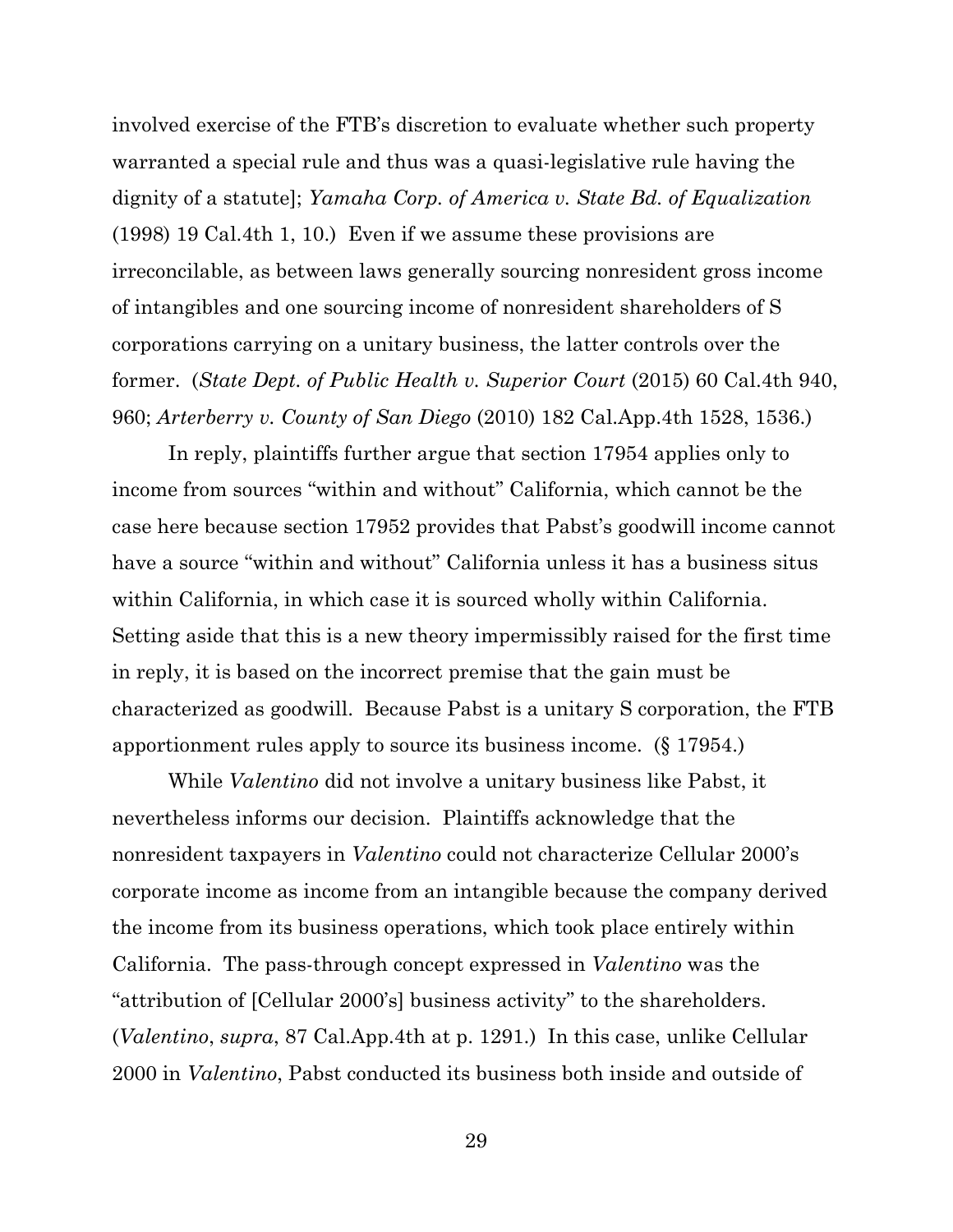California; that unitary business activity is attributed to the trust shareholders here, who must characterize the corporate income—whether from tangibles or intangibles—as business income that is then sourced to California under the apportionment rules of the Uniform Act. The Personal Income Tax Law requires use of the allocation and apportionment regulations, which override inconsistent federal S corporation sourcing rules. (§§ 17087.5, 17954.) The S corporation shareholders in *Valentino* were not subject to apportionment rules. To the extent *Valentino* addressed section 17952's operation or the sourcing of intangibles, it was limited to stock dividends and income from the sale of stock (*Valentino*, at p. 1296), not unitary business income stemming from intangible goodwill.

VI. *The Goodwill Acquired a Business Situs In this State* Our conclusion above disposes of the trusts' contention that Pabst's income must be characterized as goodwill income governed by section 17952. But even if we were to agree with the trusts on that point, the outcome would remain the same.

 As stated above, section 17952 derives from the *mobilia* doctrine and its exception, under which there may be a "business situs" of intangibles distinct from the owner's domicile. (*Miller v. McColgan*, *supra*, 17 Cal.2d at p. 444.) Under those principles, if we conclude as a matter of law the goodwill and brand associated with Pabst's subsidiary acquired a business situs in California, then the income reported by the trusts is taxable. The trusts contend the business situs exception is a rule of allocation, meaning that if it applies, 100 percent of the goodwill income must be held taxable as from a source within this state, violating due process and commerce clause principles. The trusts further argue they did not do anything affirmative to localize the goodwill in California so as to give it a business situs. They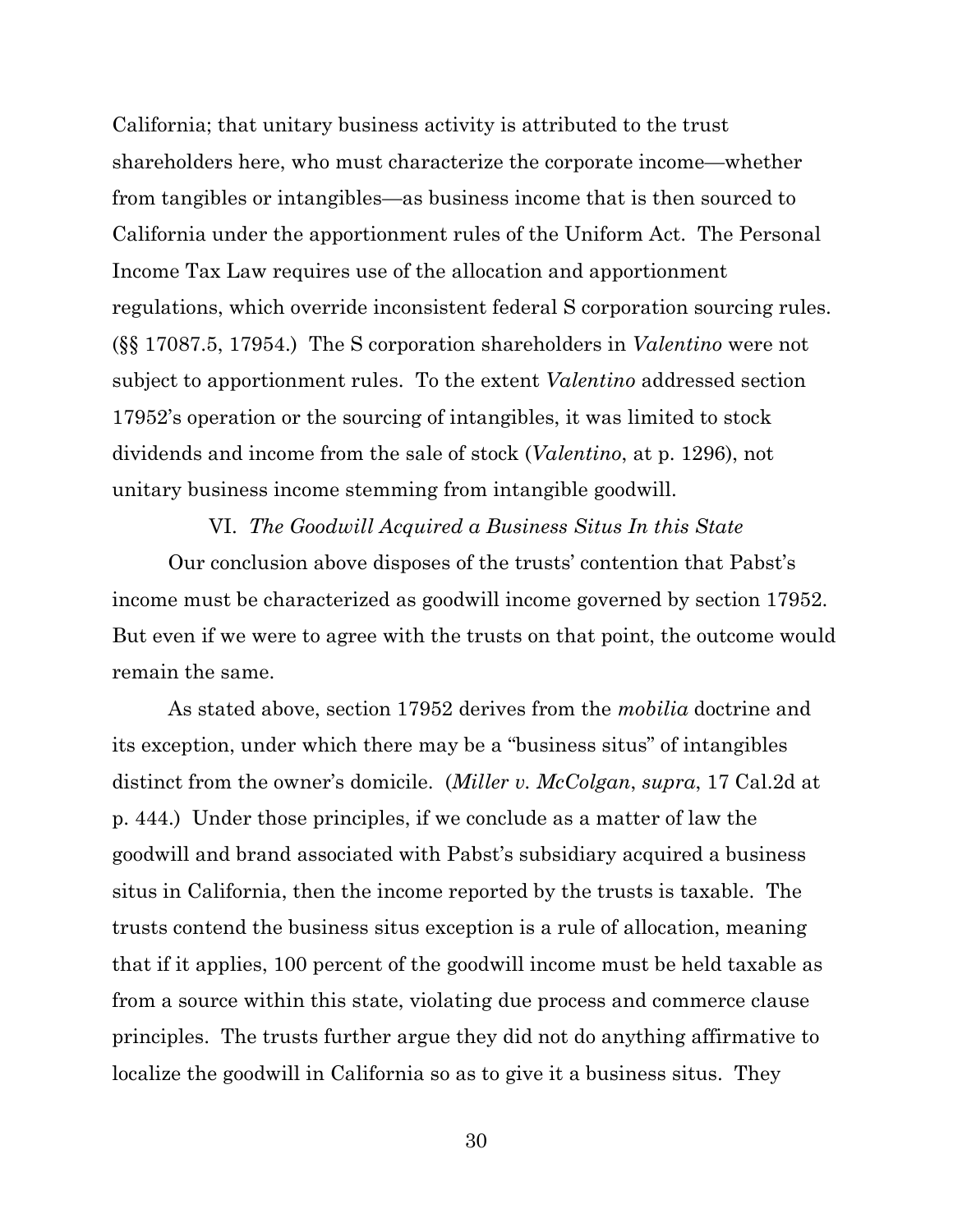concede that Pabst's goodwill has connections to California, but argue its use and value extended far beyond this state, and thus it did not acquire a business situs here.

The issue is a question of law on these facts, because situs is a legal term of art. (See Black's Law Dictionary (11th ed. 2019), p. 1668 [defining the term "situs" as "[t]he location or position (of something) for legal purposes"].) For taxation purposes, "situs" refers to where an intangible asset is appropriately subject to taxation. (See *First Bank Stock Corp. v. State of Minnesota* (1937) 301 U.S. 234, 240-241 [the notion of situs is a way of "symbolizing . . . those considerations which are persuasive grounds for deciding that a particular place is appropriate for the imposition of [a] tax"]; *Wheeling Steel Corp. v. Fox* (1936) 298 U.S. 193, 209-210.)

In proper situations, income from intangible assets may be taxed in multiple jurisdictions on the basis that a taxpayer avails itself of the services, benefits and protections of a state. (*Curry v. McCanless*, *supra*, 307 U.S. at pp. 367-368.) The California Supreme Court has held the *mobilia* rule will not apply when an owner has "divided his activities" to a place separate from his domicile by "engag[ing] in business in the [nondomiciliary state]" so as to bring himself within the exception. (*Miller v. McColgan*, *supra*, 17 Cal.2d at p. 444.) A nondomiciliary state may tax intangible income where the capital that produces the income is in the nondomiciliary state. (*Milhouse v. Franchise Tax Bd.*, *supra*, 131 Cal.App.4th at p. 1269.) The exception may be found when the property has become "an integral part of some local business." (*Holly Sugar Corp. v. McColgan*, *supra*, 18 Cal.2d at p. 223.) The exception "arises because 'when the taxpayer extends his activities with respect to his intangibles, so as to avail himself of the protection and benefit of the laws of another state, in such a way as to bring his person or property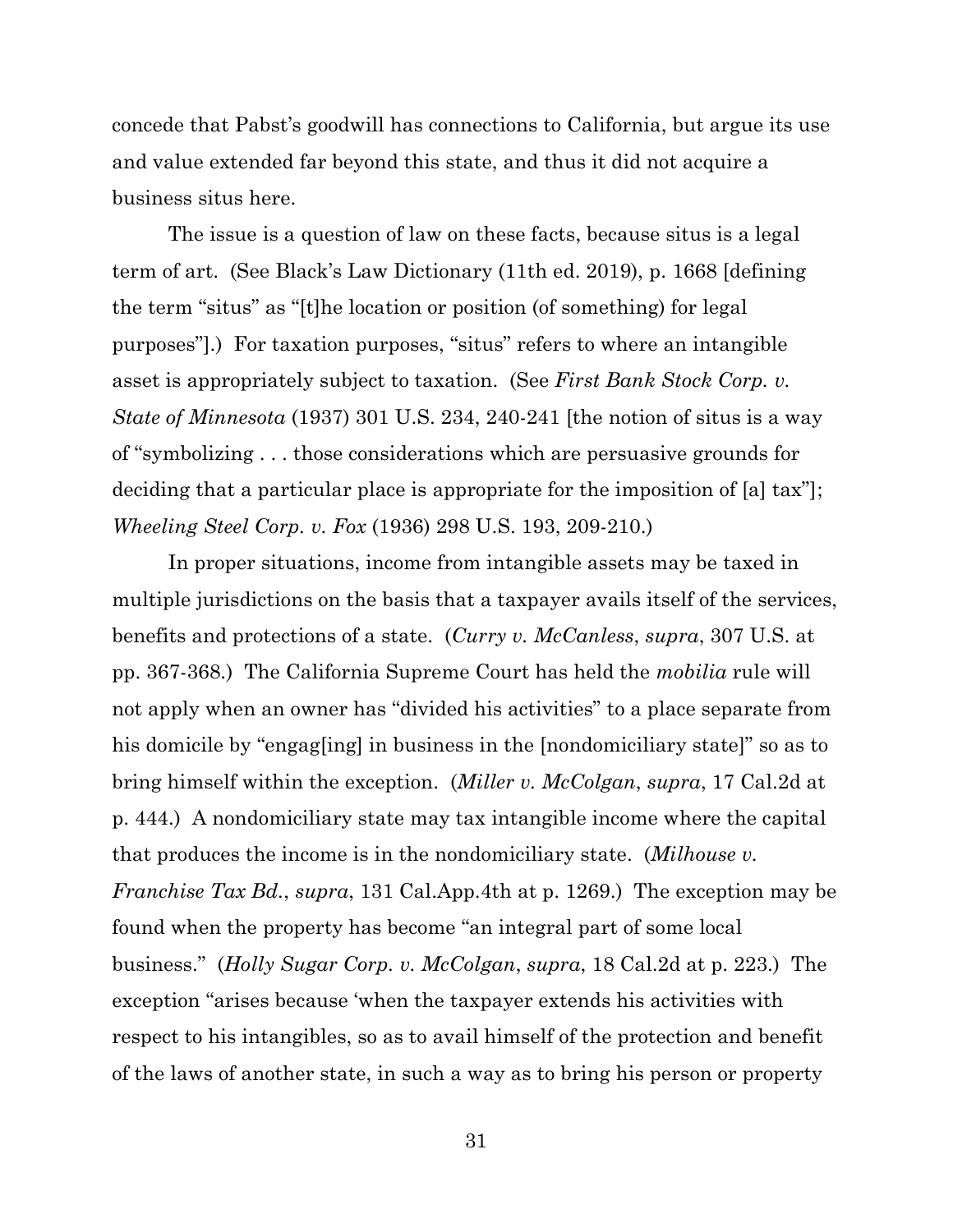within the reach of the tax gatherer there, the reason for a single place of taxation no longer obtains.' " (*Milhouse*, 131 Cal.App.4th at p. 1269, quoting *Curry,* at p. 367.) The basic underlying theory is that a state's power to tax is based on the protections and benefits it confers. (*State Tax Commission of Utah v. Aldrich* (1942) 316 U.S. 174, 181-182 ["there is no constitutional rule of immunity from taxation of intangibles by more than one State. . . . Another State which has extended benefits or protection . . . may likewise constitutionally make its exaction"]; see *Allied-Signal*, *Inc. v. Director*, *Div. of Taxation*, *supra*, 504 U.S. at p. 778 [state's power to tax is based on the " 'protection, opportunities and benefits' [it] confers on those activities"]). "The simple but controlling question is whether the state has given anything for which it can ask return." (*State of Wisconsin v. J.C. Penney Co.* (1940) 311 U.S. 435, 444; *ASARCO Inc. v. Idaho State Tax Com'n* (1982) 458 U.S. 307, 315; *North Carolina Department of Revenue v. The Kimberley Rice Kaestner 1992 Family Trust* (2019) \_\_\_\_ U.S. \_\_\_, \_\_\_ [139 S.Ct. 2213, 2220].)

Here, Pabst's apportionment of a percentage of its business income to California under the Uniform Act—the propriety of which the trusts do not dispute—meant that the management and disposition of the intangible property making up that income constituted an integral part of Pabst's regular trade or business operations. (*Hoechst Celanese*, *supra*, 25 Cal.4th at p. 518.) It follows that the goodwill acquired a situs in California and the income from it is taxable in California.

Amicus California Taxpayer's Association cites *Holly Sugar Corp. v. McColgan*, *supra*, 18 Cal.2d 218 and other cases to support the trusts' position that the goodwill here did not acquire a California business situs because its substantial use and value did not attach to or become an asset of the business. *Holly Sugar* involved a plaintiff New York corporation with its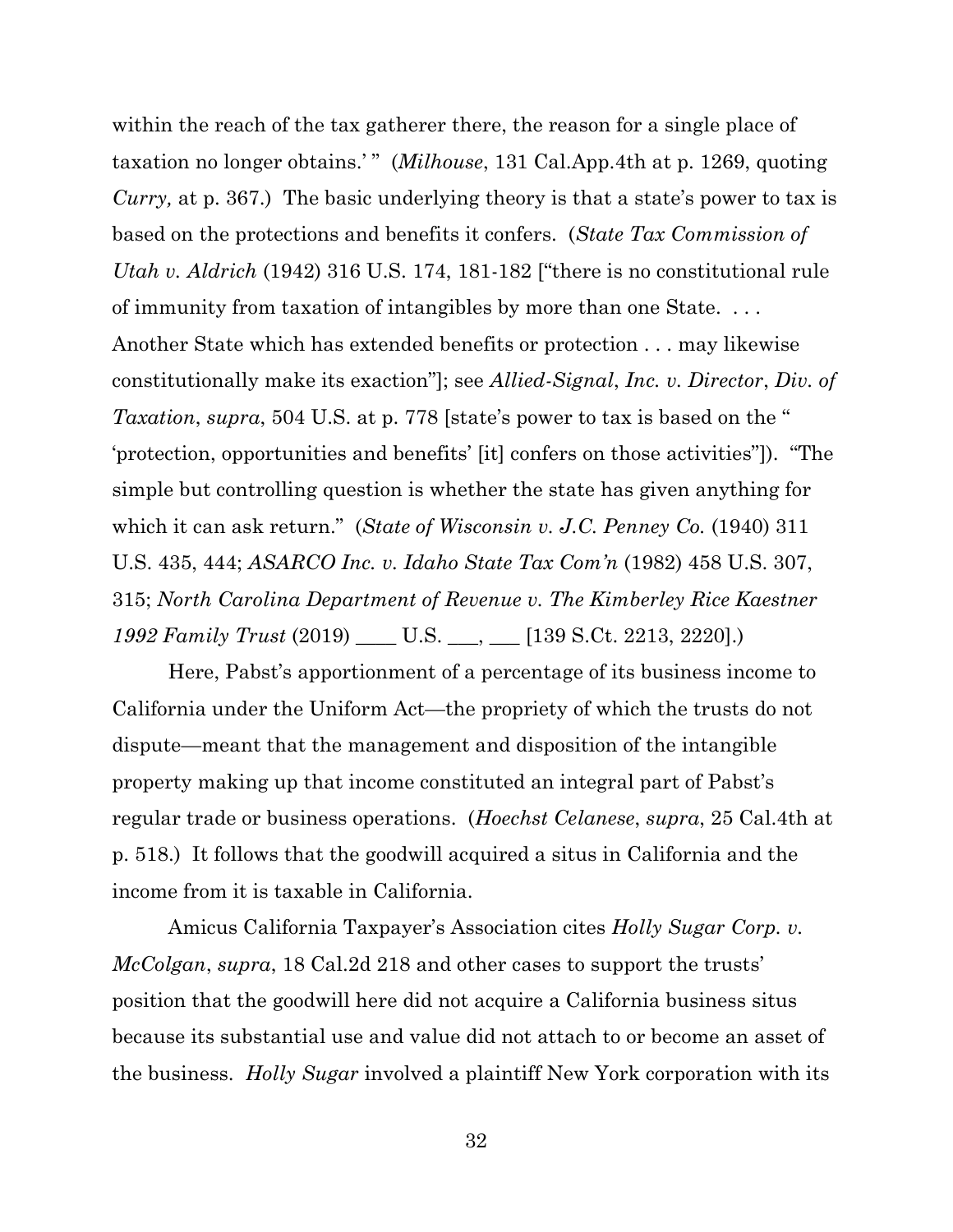principal office in Colorado. (*Holly Sugar Corp. v. McColgan*, *supra*, 18 Cal.2d at p. 222.) The plaintiff (Holly Sugar Corporation or Holly Sugar), which grew sugar beets and marketed and refined the beet sugar, was, like Pabst here, a unitary business doing business within and without California. (*Ibid*.) It purchased 70 percent of the total outstanding capital stock of a California corporation (Santa Ana Sugar Company or Santa Ana), which was engaged in the same sugar beet business. (*Id*. at pp. 221-222.) The issue in *Holly Sugar* on the Franchise Tax Commissioner's demurrer was whether Holly Sugar was entitled to deduct a loss from liquidating Santa Ana's stock. (*Ibid*.)

The California Supreme Court held "the integration of the operations of the Santa Ana Sugar Company with the activities of appellant's multistate sugar business fixed the situs of the stock loss in California and established the propriety of the claimed deduction." (*Holly Sugar Corp. v. McColgan*, *supra*, 18 Cal.2d. at p. 222.) According to the court, "the stockholding in question was an integral part of [Holly Sugar's] unitary sugar business" (*id*. at p. 225) and thus the loss was to be included in the tax base for purposes of "ascertaining that portion of [Holly Sugar's] net income 'derived from business done within this state.'" *(Ibid.)* The court relied on the business situs exception to the *mobilia sequuntur personam* doctrine, explaining "[b]usiness situs arises from the act of the owner of the intangibles in employing the wealth represented thereby, as an integral portion of the business activity of the particular place, so that it becomes identified with the economic structure of that place and loses its identity with the domicile of the owner." (*Id*. at p. 224.) The "economic integration with local commercial activities" was "definitive of business situs." (*Ibid*.) Holly Sugar's 70 percent stockholding in Santa Ana could not reasonably be characterized as an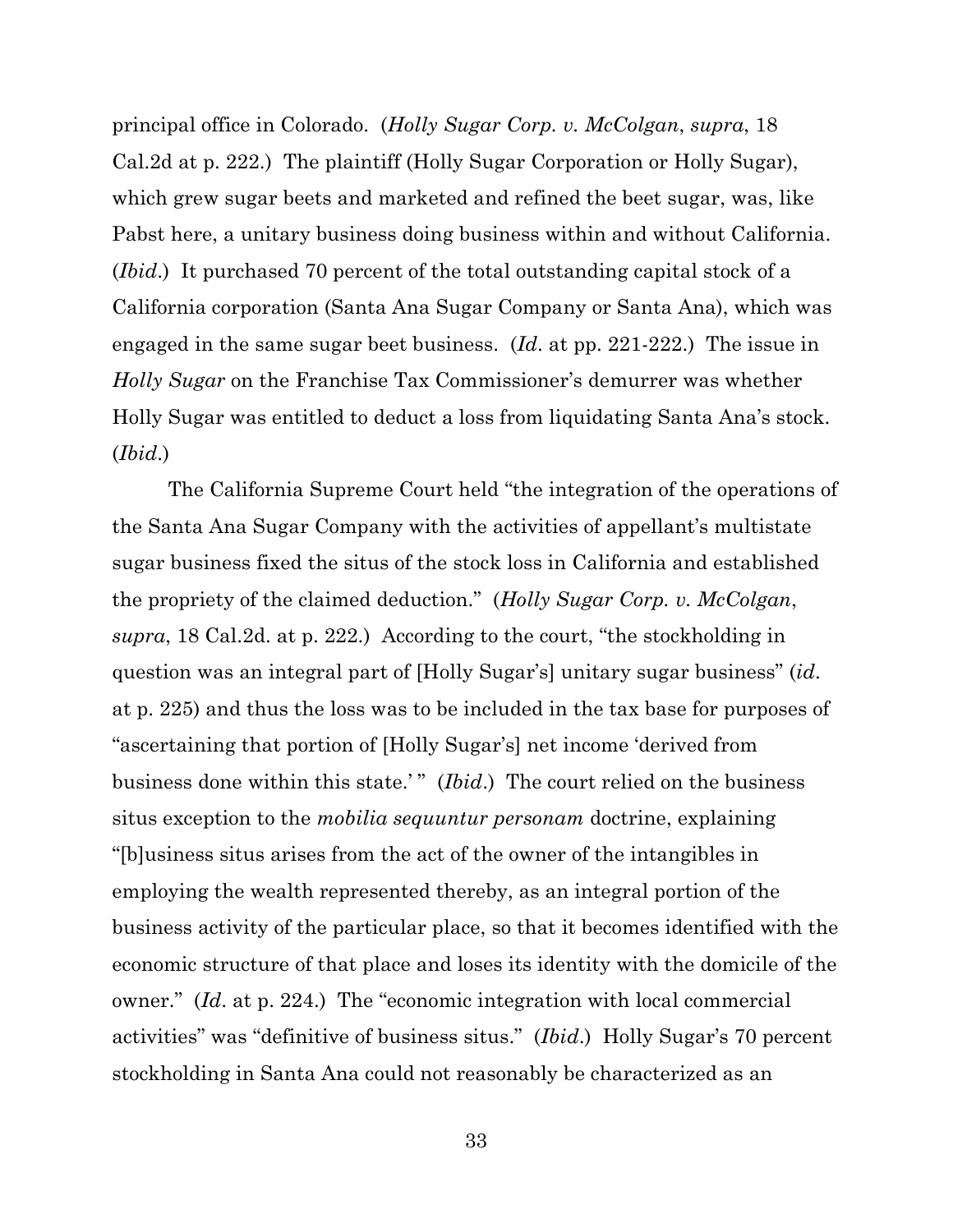"extraneous investment separate and apart from" its California business as both entities were engaged in precisely the same type of enterprise. (*Ibid*.) Further, Holly Sugar acted with the object of controlling Santa Ana's policies and operations so as to use Santa Ana as an adjunct, agency or instrumentality in the conduct of its unitary business. (*Ibid*.) Given the "organic unity of operation," Holly Sugar's stockholding "was an integral part of [its] unitary sugar business" and thus the loss was to be included for purposes of ascertaining the portion of net income derived from business done within California. (*Id*. at p. 225; see also *Hoechst Celanese*, *supra*, 25 Cal.4th at pp. 531-532 [summarizing *Holly Sugar* and using it to give meaning to the term "integral" in the context of business income of a unitary business].)

Amicus points to the *Holly Sugar* taxpayer's purchase of 70 percent of the California company's stock, and argues that because here the "overwhelming majority of [Pabst's] goodwill" was used outside California, the substantial use and value standard cannot be met such that the "entire goodwill" did not acquire a business situs here. But *Holly Sugar*'s outcome does not depend on the fact that the unitary nonresident corporation had purchased more than a majority interest in the California corporation; it was the *integration and unity of the California business's operation with its own* that made the loss fall within the business situs exception to the *mobilia* doctrine. So it is here, where Pabst's integration of the goodwill into its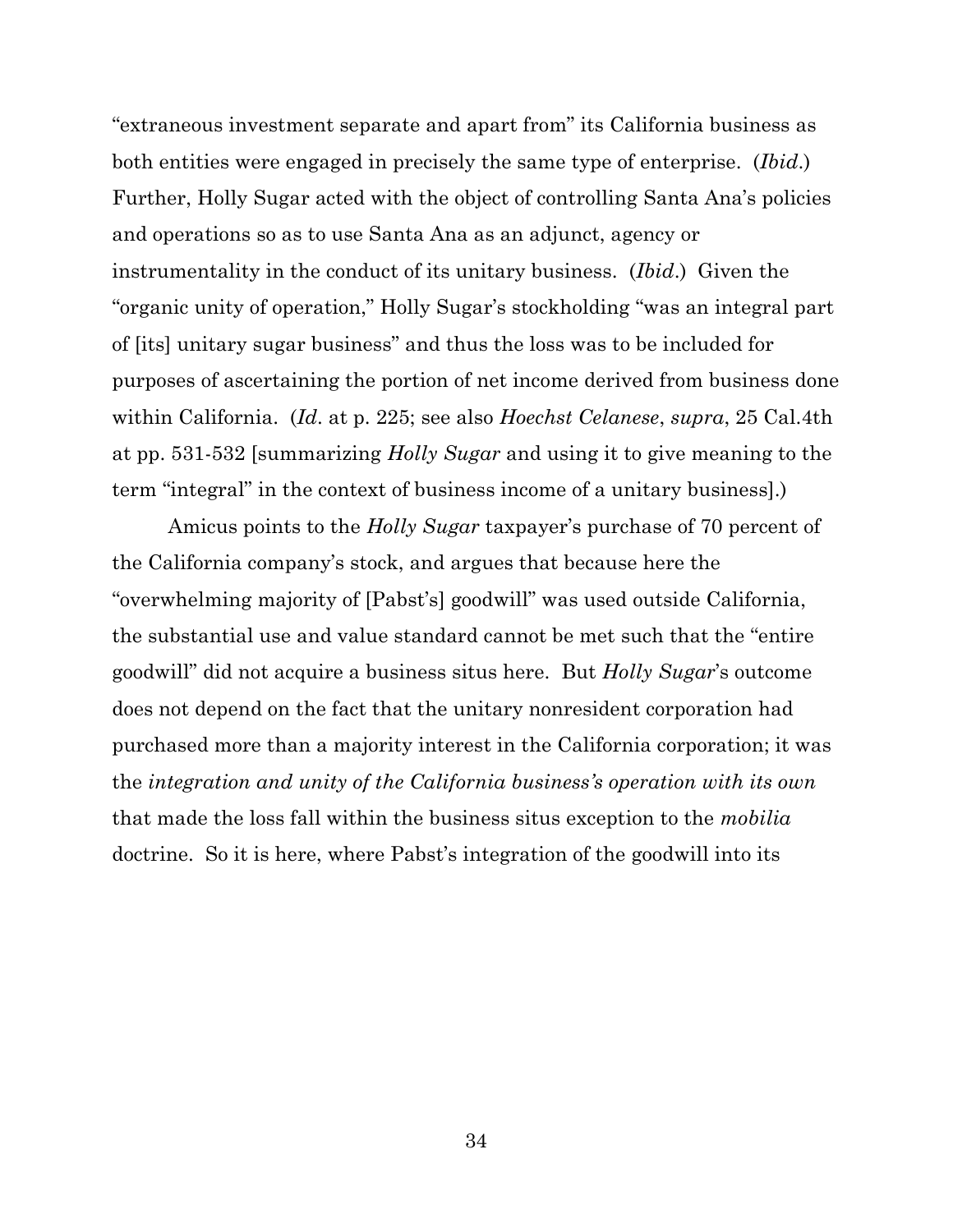California business operations gives that intangible a business situs in this state.13

We turn to plaintiffs' assertion that the business situs exception is a rule of allocation. They say it would allocate 100 percent of Pabst's goodwill to California even though it is used in a multistate business, and thus the exception cannot constitutionally be applied here because it would tax extraterritorial values.14 The United States Supreme Court has recognized

 $14$  In making these arguments, the trusts criticize the FTB's argument that section 17952 does not apply to "business income" and its use of that phrase, stating "it is unclear whether it[ ] means income derived from a trade or business generally or income apportioned under the Corporation Tax Code specifically." They say "[n]ot all income attributable to a trade or business is necessarily 'business income,' as that term is defined under the Corporation Tax Code." Amicus California Taxpayers Association likewise criticizes the FTB's use of the phrase "business income," suggesting that the phrase "income derived from conducting a business" as used in the regulation differs from the Uniform Act's definition of business income. As we understand the FTB's position, apportionable business income from a unitary corporation even if derived from an intangible—is not geographically sourced under section 17952, and we agree: under the Uniform Act, even income from an intangible will constitute business income within that scheme as long as " 'the acquisition, management, and disposition of the property constitute integral parts of the taxpayer's regular trade or business operations.' " (*Hoechst Celanese*, *supra*, 25 Cal.4th at p. 518; § 25120.)

<sup>13</sup> We observe that in addition to serving as highly paid officers of Pabst Brewing and Falstaff Brewing Corporation, Evan and Daren, assisted by others, ran Pabst Brewing from Los Angeles as co-Chief Executive Officers. Daren and Evan were both California residents in 2014. They represented that as co-CEOs, they had increased national distribution and created double digit sales growth for the beer brands under their stewardship, and increased "EBITDA [earnings before interest, taxes, depreciation and amortization; see *In re Marriage of Honer* (2015) 236 Cal.App.4th 687, 695] from \$35 million to more than \$85 million, with the core [Pabst Blue Ribbon] brand increasing by 65 [percent]." These undisputed facts contribute but are not necessary to our finding of business situs.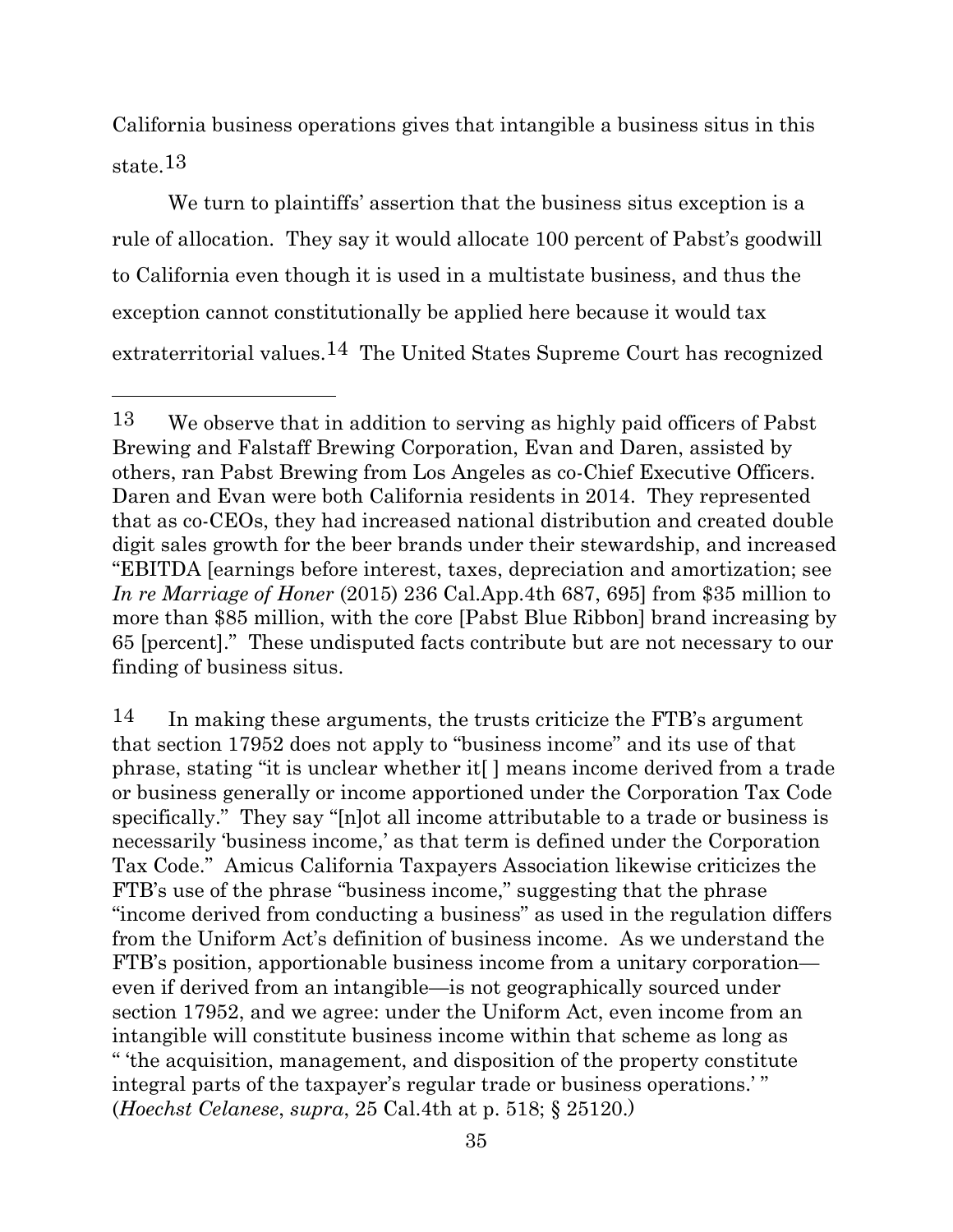that the specific allocation of all income from intangibles to a single situs is not a useful division-of-income method for unitary businesses. (*Mobil Oil Corp*. *v*. *Commissioner of Taxes of Vermont* (1980) 445 U.S. 425, 445 [observing that the maxim *mobilia sequuntur personam*, describing "fictions of situs, . . . 'states a rule without disclosing the reasons for it' "].) *Mobil Oil* recognized "that 'the reason for a single place of taxation no longer obtains' when the taxpayer's activities with respect to the intangible property involves relations with more than one jurisdiction." (*Ibid*.) It stated, "Even for property or franchise taxes, apportionment of intangible values is not unknown." (*Ibid*.) "Moreover, cases upholding allocation to a single situs for property tax purposes have distinguished income tax situations where the apportionment principle prevails." (*Ibid*.)

For the company in that case, a New York corporation with its principal place of business in New York engaged in an integrated petroleum business (*Mobil Oil Corp*. *v*. *Commissioner of Taxes of Vermont*, *supra*, 445 U.S. at pp. 447-428), the court said: "The reasons for allocation to a single situs that often apply in the case of property taxation carry little force in the present context. Mobil no doubt enjoys privileges and protections conferred by New York law with respect to ownership of its stock holdings, and its activities in that State no doubt supply some nexus for jurisdiction to tax. [Citation.] Although we do not now presume to pass on the constitutionality of a hypothetical New York tax, we may assume, for present purposes, that the State of commercial domicile has the authority to lay some tax on appellant's dividend income as well as on the value of its stock. But there is no reason in theory why that power should be exclusive when the dividends reflect income from a unitary business, part of which is conducted in other States. In that situation, the income bears relation to benefits and privileges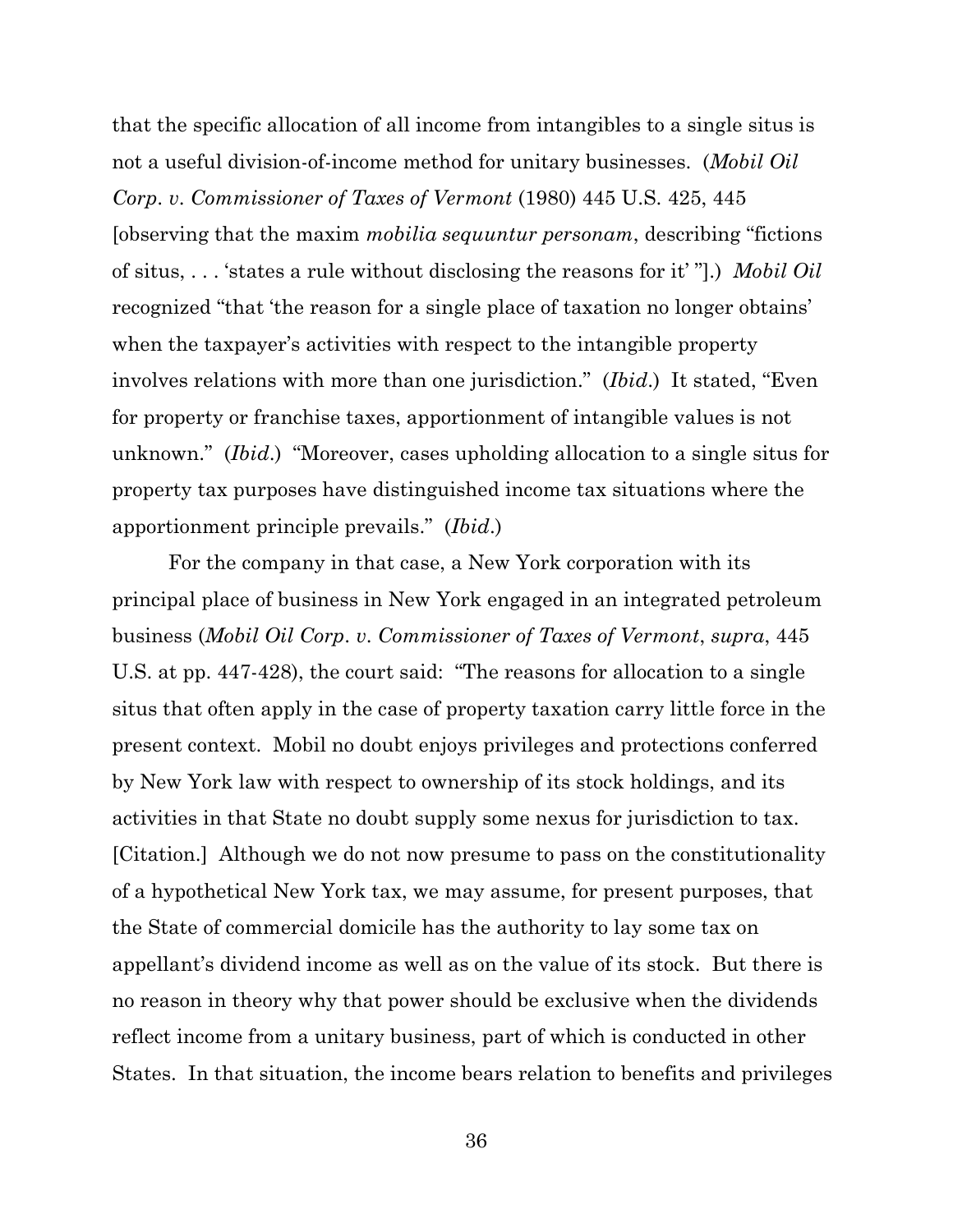conferred by several States. These are the circumstances in which apportionment is ordinarily the accepted method. Since Vermont seeks to tax income, not ownership, we hold that its interest in taxing a proportionate share of appellant's dividend income is not overridden by any interest of the State of commercial domicile." (*Id*. at pp. 445-446.) In *Mobil Oil*, there was no risk of multiple taxation because Vermont had the right to tax only a portion of the dividend income.

Nor do we glean a 100 percent allocation rule from regulation 17952, stating that where intangible property has a business situs in this state, the "entire income from the property" is income from sources within this state. The regulation speaks to the entirety of the income, not the entirety of the goodwill. Its plain terms does not reflect a rule of 100 percent allocation. We will not extend its language by implication to make such a rule. (*926 North Ardmore Ave.*, *LLC v*. *County of Los Angeles*, *supra*, 3 Cal.5th at p. 328.) In the face of any ambiguity on the point, we endeavor to construe the regulation in a manner that avoids doubt about its constitutionality or validity. (*Young v. Haines* (1986) 41 Cal.3d 883, 898.) Under these circumstances involving apportionable business income from goodwill, we will not construe the regulation to mandate that income from the entirety of Pabst's goodwill must be sourced to California.

#### VII. *Arguments of Amicus California Taxpayers Association*

Amicus California Taxpayers Association makes several arguments in support of the trusts' position. It argues that "business income" and "nonbusiness income" for purposes of the Uniform Act do not denote the character of an item of income, but "define two buckets of a corporation's income that determine whether a corporation's income will be apportioned among several states or allocated to a single state" and with respect to an S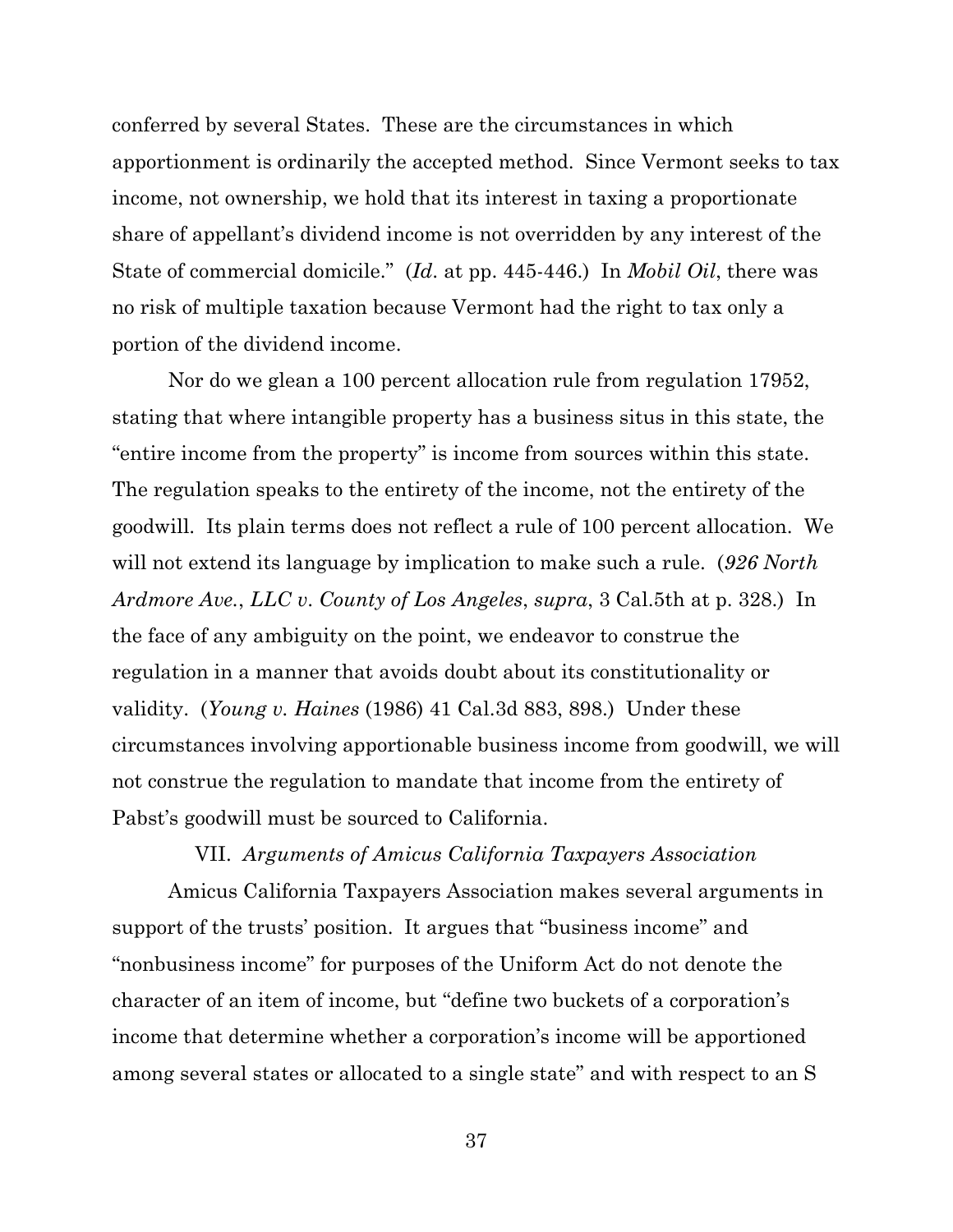corporation has no bearing on the character of an item passed through to a shareholder. According to amicus, the Uniform Act's "classifications have nothing to do with the underlying income-producing activity that generates an item of income." It reiterates plaintiffs' arguments based on *Valentino*, *supra*, 87 Cal.App.4th 1284 that the character of an item of income is defined by the underlying source, or income-producing activity, regardless of whether it is business or nonbusiness income. It argues classifying income as business or nonbusiness income in *Valentino "*would not have changed the fact the underlying income-producing activity was the sale of tangible goods." Amicus acknowledges that a nonresident taxpayer is only taxed on the gross income from sources within this state under section 17041, but maintains that statute requires sourcing under the Personal Income Tax Law, sections 17951 through 17955. It argues only section 17952 applies to the trusts' nonresident taxable income, which is derived from goodwill. It argues the character of income (as ordinary income, dividends or goodwill) "does not impact whether the income is business or nonbusiness income" under the Corporation Tax Law.<sup>15</sup> It maintains the FTB's use of the term "business" income" blurs the lines between the Personal Income Tax Law and the Corporation Tax Law, showing it has no legislative authority for declining to apply section 17952. Amicus argues *Valentino* requires us to characterize the income as stemming from the sale of intangible personal property—the goodwill—and the trusts must be treated as though they directly sold the

<sup>15</sup> As to the Uniform Act, Amicus asserts that during 2014, the mechanism for apportioning business income in California was through a single sales factor formula, and for sales factor purposes sales of intangibles are "sourced" under section 25136. Section 25136 simply says that "[s]ales from intangible property are in this state to the extent the property is used in this state." (§ 25136, subd. (a)(2).) The parties do not dispute the propriety of Pabst's apportionment of 6.6 percent of its business income to California.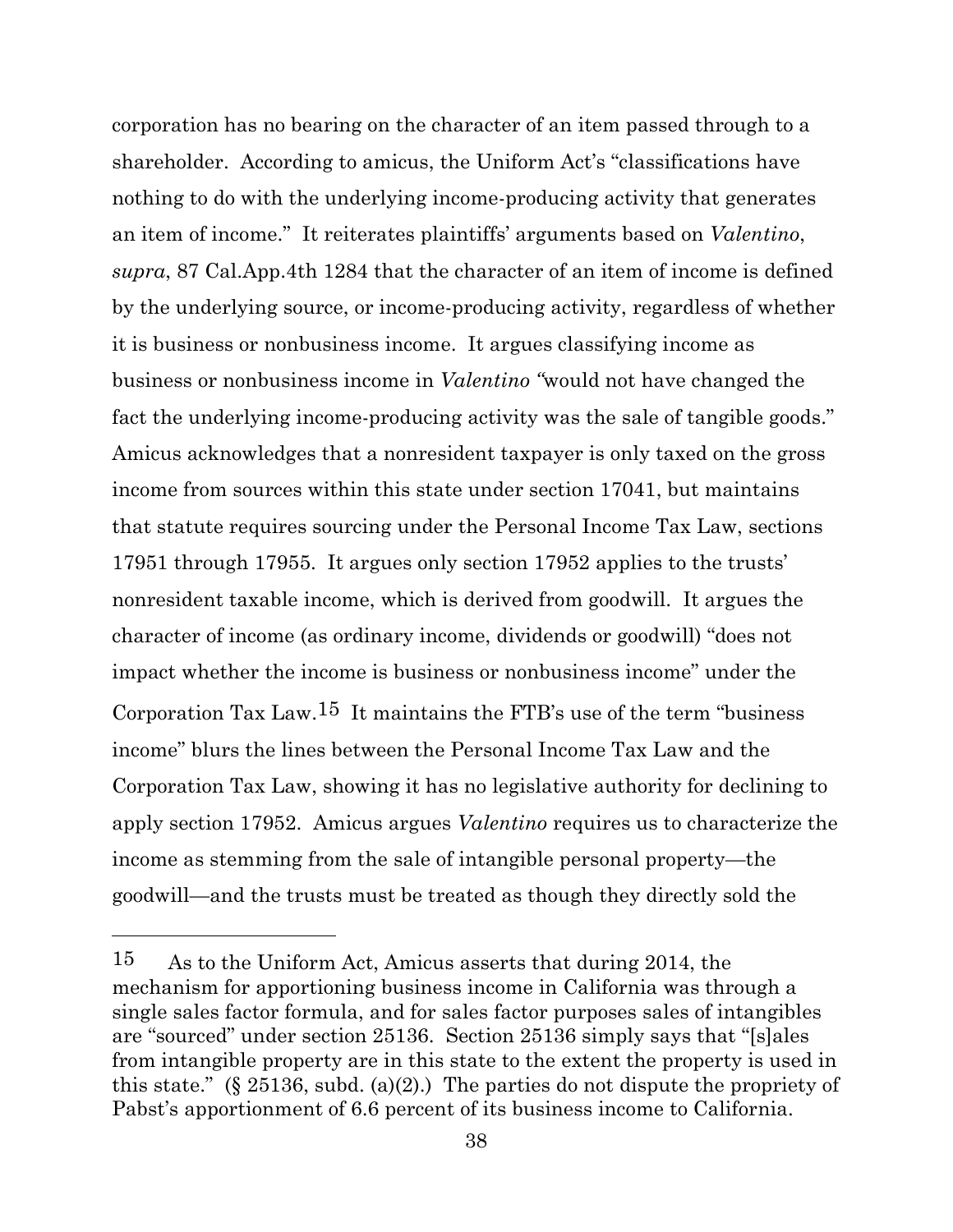goodwill in their individual capacities. It argues "California's conformity to [Internal Revenue Code] section 1366(b) is not modified by the Revenue and Taxation Code."

Our conclusions above dispose of these contentions. The last argument disregards the Personal Income Tax Law and Corporation Tax Law's conditional adoption of the Internal Revenue Code provisions. (§§ 17087.5; 23800.) Amicus misapprehends *Valentino*'s discussion of the conduit rule and its focus on the attribution of S corporation business activity to shareholders. The flaw in amicus's characterization of *Valentino, supra,* 87 Cal.App.4th 1284, is that *Valentino* did not involve a unitary business with in-state and out-of-state operations. Cellular 2000's business operations did not require it to characterize its income as business or nonbusiness income, and *Valentino*'s discussion cannot be extended to the characterization and sourcing of unitary business income.

Whether income from intangible property is characterized as business income under the Uniform Act's classifications has everything to do with the nature of Pabst's underlying business activity and thus its proper characterization for purposes of being passed through to shareholders. As stated, income from intangibles becomes business income if it meets a functional test focusing on whether the property is an integral part of those business operations. (*Hoechst Celanese*, *supra*, 25 Cal.4th at pp. 526-527.)

Our conclusions preserve the integrity of the S corporation passthrough regime and give effect to the quasi-legislative regulations specifically adopting Uniform Act apportionment and sourcing rules for nonresident shareholders of unitary corporations such as Pabst. We decline to engage in a construction that would exempt the trusts from tax liability for Pabst's apportioned California business income passed on to them, which would be